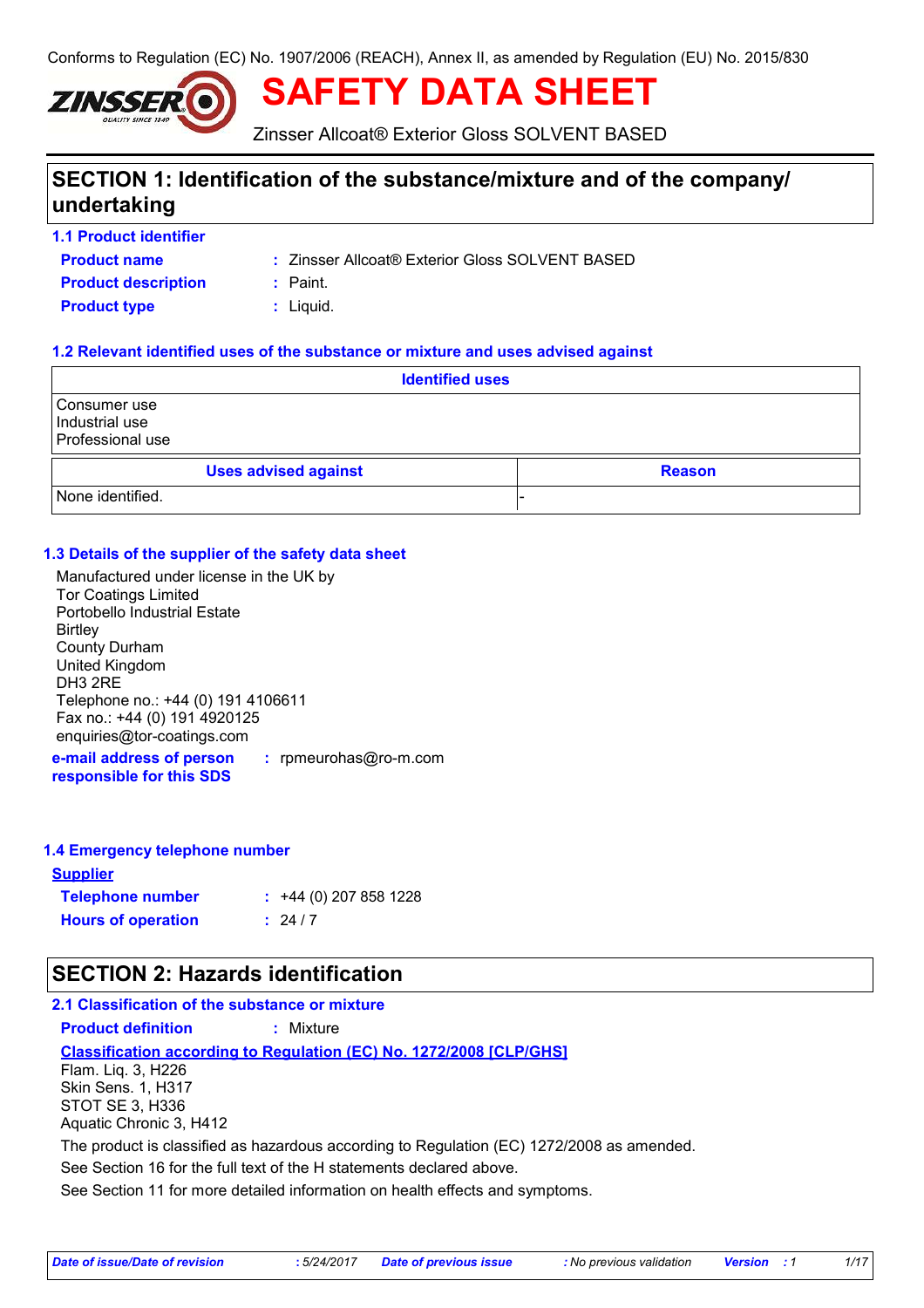# **SECTION 2: Hazards identification**

| <b>2.2 Label elements</b>                                                                                                                                       |                                                                                                                                                                                                                                                                                                            |
|-----------------------------------------------------------------------------------------------------------------------------------------------------------------|------------------------------------------------------------------------------------------------------------------------------------------------------------------------------------------------------------------------------------------------------------------------------------------------------------|
| <b>Hazard pictograms</b>                                                                                                                                        |                                                                                                                                                                                                                                                                                                            |
|                                                                                                                                                                 |                                                                                                                                                                                                                                                                                                            |
|                                                                                                                                                                 |                                                                                                                                                                                                                                                                                                            |
| <b>Signal word</b>                                                                                                                                              | : Warning                                                                                                                                                                                                                                                                                                  |
| <b>Hazard statements</b>                                                                                                                                        | : Flammable liquid and vapour.<br>May cause an allergic skin reaction.<br>May cause drowsiness or dizziness.<br>Harmful to aquatic life with long lasting effects.                                                                                                                                         |
| <b>Precautionary statements</b>                                                                                                                                 |                                                                                                                                                                                                                                                                                                            |
| <b>General</b>                                                                                                                                                  | : P102 - Keep out of reach of children.<br>P103 - Read label before use.<br>P101 - If medical advice is needed, have product container or label at hand.                                                                                                                                                   |
| <b>Prevention</b>                                                                                                                                               | : P210 - Keep away from heat, sparks, open flames and hot surfaces. - No smoking.<br>P280 - Wear protective gloves and eye protection: gloves: nitrile rubber - Safety<br>glasses with side shields.<br>P271 - Use only outdoors or in a well-ventilated area.<br>P273 - Avoid release to the environment. |
| <b>Response</b>                                                                                                                                                 | : P303 - IF ON SKIN (or hair):<br>P361 - Take off immediately all contaminated clothing.<br>P353 - Rinse skin with water or shower.<br>P312 - Call a doctor if you feel unwell.                                                                                                                            |
| <b>Storage</b>                                                                                                                                                  | : P403 - Store in a well-ventilated place.<br>P235 - Keep cool.<br>P405 - Store locked up.                                                                                                                                                                                                                 |
| <b>Disposal</b>                                                                                                                                                 | : P501 - Dispose of contents and container in accordance with all local, regional,<br>national and international regulations.                                                                                                                                                                              |
| <b>Hazardous ingredients</b>                                                                                                                                    | : hydrocarbons, C9-C11, n-/ iso-/ cyclo-alkanes, < 2% aromatics<br>hydrocarbons, aromatic, C9                                                                                                                                                                                                              |
| <b>Supplemental label</b><br>elements                                                                                                                           | : Repeated exposure may cause skin dryness or cracking.                                                                                                                                                                                                                                                    |
| <b>Annex XVII - Restrictions</b><br>on the manufacture,<br>placing on the market and<br>use of certain dangerous<br>substances, mixtures and<br><b>articles</b> | : Not applicable.                                                                                                                                                                                                                                                                                          |
| <b>Special packaging requirements</b>                                                                                                                           |                                                                                                                                                                                                                                                                                                            |
| <b>Containers to be fitted</b><br>with child-resistant<br>fastenings                                                                                            | : Not applicable.                                                                                                                                                                                                                                                                                          |
| Tactile warning of danger : Not applicable.                                                                                                                     |                                                                                                                                                                                                                                                                                                            |
| <b>2.3 Other hazards</b>                                                                                                                                        |                                                                                                                                                                                                                                                                                                            |
| <b>Substance meets the</b><br>criteria for PBT according<br>to Regulation (EC) No.<br>1907/2006, Annex XIII                                                     | : Not applicable.                                                                                                                                                                                                                                                                                          |
| <b>Substance meets the</b><br>criteria for vPvB according<br>to Regulation (EC) No.<br>1907/2006, Annex XIII                                                    | : Not applicable.                                                                                                                                                                                                                                                                                          |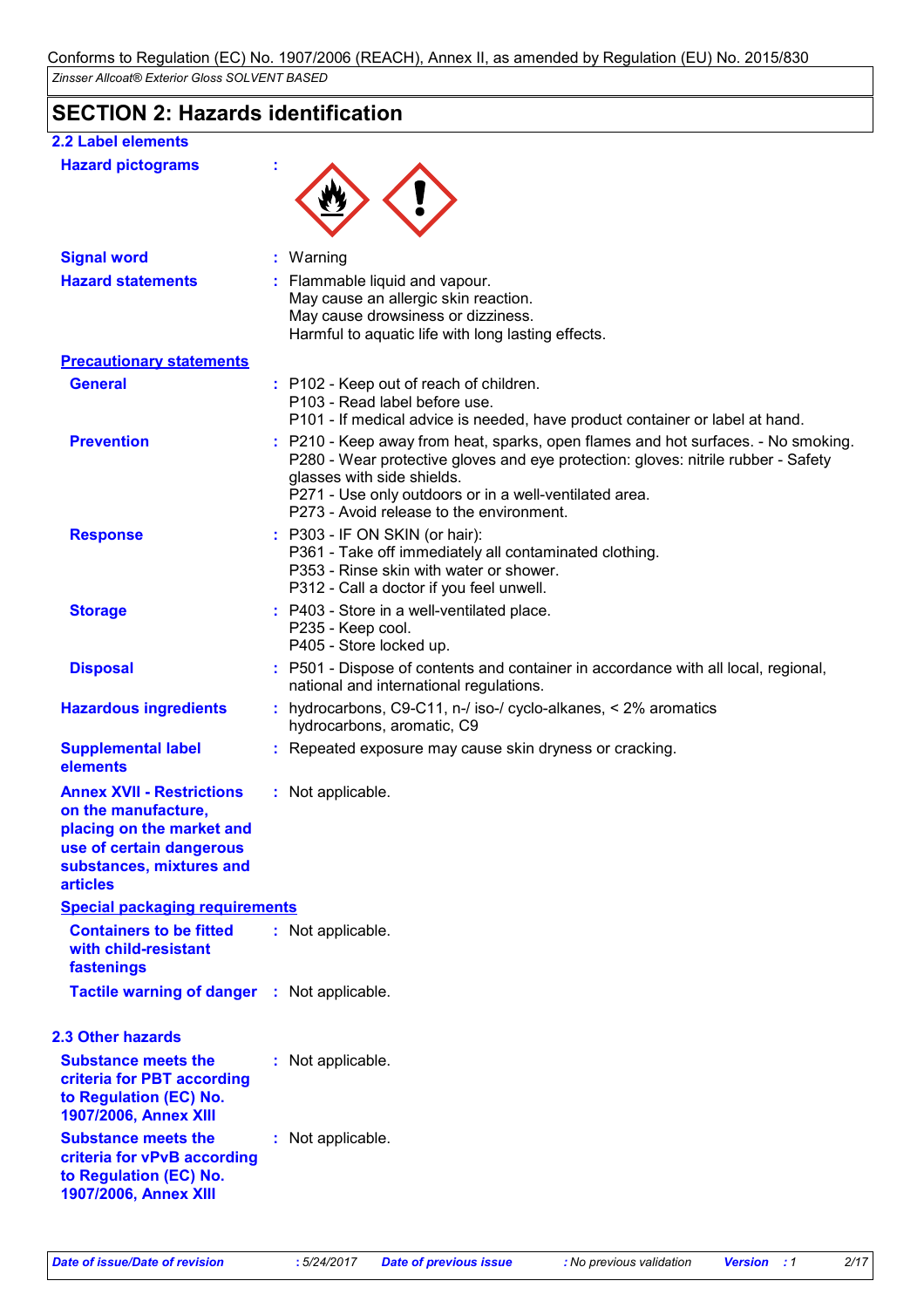### **SECTION 2: Hazards identification**

**Other hazards which do : not result in classification**

: None known.

# **SECTION 3: Composition/information on ingredients**

**3.1 Substances :** Mixture

|                                                                     |                                                                                      |               | <b>Classification</b>                                                                                                                                                                                                                                  |             |
|---------------------------------------------------------------------|--------------------------------------------------------------------------------------|---------------|--------------------------------------------------------------------------------------------------------------------------------------------------------------------------------------------------------------------------------------------------------|-------------|
| <b>Product/ingredient</b><br>name                                   | <b>Identifiers</b>                                                                   | $\frac{9}{6}$ | <b>Regulation (EC) No. 1272/2008 [CLP]</b>                                                                                                                                                                                                             | <b>Type</b> |
| hydrocarbons, C9-C11,<br>n-/ iso-/ cyclo-alkanes,<br>< 2% aromatics | REACH #:<br>01-2119463258-33<br>EC: 919-857-5<br>Index: 649-327-00-6                 | $≥10 - ≤25$   | Flam. Liq. 3, H226<br>STOT SE 3, H336<br>Asp. Tox. 1, H304<br>EUH066                                                                                                                                                                                   | [1] [2]     |
| hydrocarbons,<br>aromatic, C9                                       | REACH #:<br>01-2119455851-35<br>EC: 918-668-5<br>Index: 649-356-00-4                 | $≤10$         | Flam. Liq. 3, H226<br>STOT SE 3, H335<br>STOT SE 3, H336<br>Asp. Tox. 1, H304<br>Aquatic Chronic 2, H411<br><b>EUH066</b>                                                                                                                              | $[1]$       |
| n-butyl acetate                                                     | REACH#:<br>01-2119485493-29<br>EC: 204-658-1<br>CAS: 123-86-4<br>Index: 607-025-00-1 | $\leq$ 3      | Flam. Liq. 3, H226<br>STOT SE 3, H336<br><b>EUH066</b>                                                                                                                                                                                                 | [1] [2]     |
| 2-ethylhexanoic acid,<br>zirconium salt                             | EC: 245-018-1<br>CAS: 22464-99-9                                                     | $\leq 1$      | Repr. 2, H361fd (Fertility and Unborn<br>child)                                                                                                                                                                                                        | [1] [2]     |
| Polysiloxane, modified,<br>n.o.s.                                   | CAS: -                                                                               | $\leq 1$      | Skin Sens. 1, H317                                                                                                                                                                                                                                     | $[1]$       |
| neodecanoic acid,<br>cobalt salt                                    | EC: 248-373-0<br>CAS: 27253-31-2                                                     | $≤0.3$        | Acute Tox. 4, H302<br>Skin Irrit. 2, H315<br>Skin Sens. 1, H317<br>Aquatic Chronic 2, H411                                                                                                                                                             | [1] [2]     |
| 4,5-dichloro-2-octyl-2H- EC: 264-843-8<br>isothiazol-3-one          | CAS: 64359-81-5                                                                      | $≤0.1$        | Acute Tox. 4, H302<br>Acute Tox. 3, H331<br>Skin Corr. 1B, H314<br>Eye Dam. 1, H318<br>Skin Sens. 1, H317<br>Aquatic Acute 1, H400 (M=10)<br>Aquatic Chronic 1, H410 (M=10)<br>See Section 16 for the full text of the<br>H statements declared above. | $[1]$       |

There are no additional ingredients present which, within the current knowledge of the supplier, are classified and contribute to the classification of the substance and hence require reporting in this section.

**Type** 

[1] Substance classified with a health or environmental hazard

[2] Substance with a workplace exposure limit

[3] Substance meets the criteria for PBT according to Regulation (EC) No. 1907/2006, Annex XIII

[4] Substance meets the criteria for vPvB according to Regulation (EC) No. 1907/2006, Annex XIII

[5] Substance of equivalent concern

Occupational exposure limits, if available, are listed in Section 8.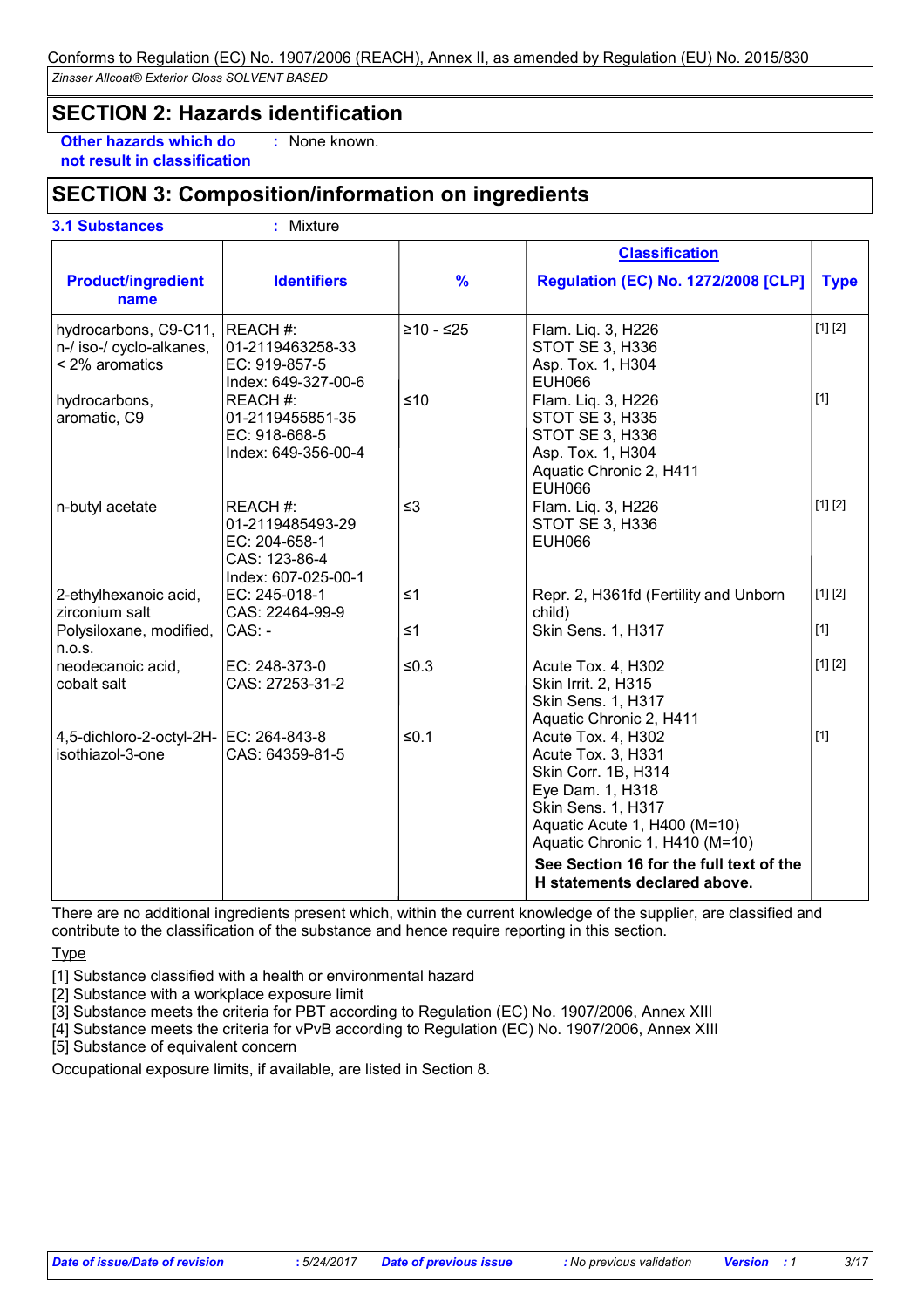### **SECTION 4: First aid measures**

#### **4.1 Description of first aid measures**

| <b>General</b>                    | : In all cases of doubt, or when symptoms persist, seek medical attention. Never give<br>anything by mouth to an unconscious person. If unconscious, place in recovery<br>position and seek medical advice.                                                                                                                                                                                                     |
|-----------------------------------|-----------------------------------------------------------------------------------------------------------------------------------------------------------------------------------------------------------------------------------------------------------------------------------------------------------------------------------------------------------------------------------------------------------------|
| Eye contact                       | : Remove contact lenses, irrigate copiously with clean, fresh water, holding the<br>eyelids apart for at least 10 minutes and seek immediate medical advice.                                                                                                                                                                                                                                                    |
| <b>Inhalation</b>                 | : Remove to fresh air. Keep person warm and at rest. If not breathing, if breathing is<br>irregular or if respiratory arrest occurs, provide artificial respiration or oxygen by<br>trained personnel.                                                                                                                                                                                                          |
| <b>Skin contact</b>               | : Remove contaminated clothing and shoes. Wash skin thoroughly with soap and<br>water or use recognised skin cleanser. Do NOT use solvents or thinners.                                                                                                                                                                                                                                                         |
| <b>Ingestion</b>                  | : If swallowed, seek medical advice immediately and show the container or label.<br>Keep person warm and at rest. Do NOT induce vomiting.                                                                                                                                                                                                                                                                       |
| <b>Protection of first-aiders</b> | : No action shall be taken involving any personal risk or without suitable training. If it<br>is suspected that fumes are still present, the rescuer should wear an appropriate<br>mask or self-contained breathing apparatus. It may be dangerous to the person<br>providing aid to give mouth-to-mouth resuscitation. Wash contaminated clothing<br>thoroughly with water before removing it, or wear gloves. |

#### **4.2 Most important symptoms and effects, both acute and delayed**

There are no data available on the mixture itself. The mixture has been assessed following the conventional method of the CLP Regulation (EC) No 1272/2008 and is classified for toxicological properties accordingly. See Sections 2 and 3 for details.

Exposure to component solvent vapour concentrations in excess of the stated occupational exposure limit may result in adverse health effects such as mucous membrane and respiratory system irritation and adverse effects on the kidneys, liver and central nervous system. Symptoms and signs include headache, dizziness, fatigue, muscular weakness, drowsiness and, in extreme cases, loss of consciousness.

Solvents may cause some of the above effects by absorption through the skin. Repeated or prolonged contact with the mixture may cause removal of natural fat from the skin, resulting in non-allergic contact dermatitis and absorption through the skin.

If splashed in the eyes, the liquid may cause irritation and reversible damage.

Ingestion may cause nausea, diarrhea and vomiting.

This takes into account, where known, delayed and immediate effects and also chronic effects of components from short-term and long-term exposure by oral, inhalation and dermal routes of exposure and eye contact.

Contains Polysiloxane, modified, n.o.s., neodecanoic acid, cobalt salt, 4,5-dichloro-2-octyl-2H-isothiazol-3-one. May produce an allergic reaction.

**Over-exposure signs/symptoms**

| Eye contact                | : No specific data.                                                                                                                           |
|----------------------------|-----------------------------------------------------------------------------------------------------------------------------------------------|
| <b>Inhalation</b>          | : Adverse symptoms may include the following:<br>nausea or vomiting<br>headache<br>drowsiness/fatigue<br>dizziness/vertigo<br>unconsciousness |
| <b>Skin contact</b>        | : Adverse symptoms may include the following:<br>irritation<br>redness<br>dryness<br>cracking                                                 |
| <b>Ingestion</b>           | : No specific data.                                                                                                                           |
|                            | 4.3 Indication of any immediate medical attention and special treatment needed                                                                |
| <b>Notes to physician</b>  | : Treat symptomatically. Contact poison treatment specialist immediately if large<br>quantities have been ingested or inhaled.                |
| <b>Specific treatments</b> | : No specific treatment.                                                                                                                      |
|                            |                                                                                                                                               |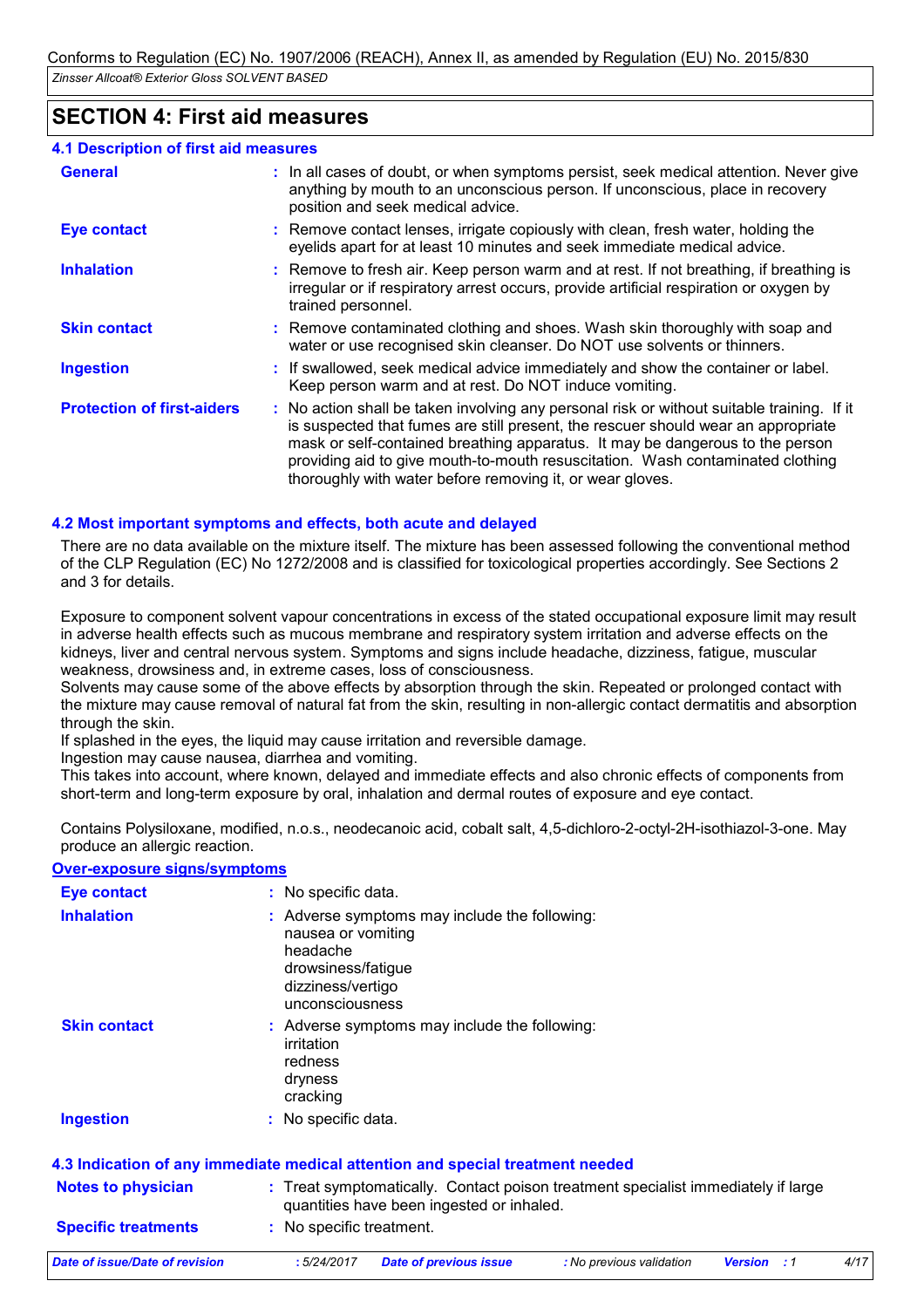### **SECTION 4: First aid measures**

See toxicological information (Section 11)

|                                                          | <b>SECTION 5: Firefighting measures</b>                                                                                                                                                                                                                                                                                                                                                                                            |  |  |
|----------------------------------------------------------|------------------------------------------------------------------------------------------------------------------------------------------------------------------------------------------------------------------------------------------------------------------------------------------------------------------------------------------------------------------------------------------------------------------------------------|--|--|
| 5.1 Extinguishing media                                  |                                                                                                                                                                                                                                                                                                                                                                                                                                    |  |  |
| <b>Suitable extinguishing</b><br>media                   | : Recommended: alcohol-resistant foam, $CO2$ , powders, water spray.                                                                                                                                                                                                                                                                                                                                                               |  |  |
| <b>Unsuitable extinguishing</b><br>media                 | : Do not use water jet.                                                                                                                                                                                                                                                                                                                                                                                                            |  |  |
|                                                          | 5.2 Special hazards arising from the substance or mixture                                                                                                                                                                                                                                                                                                                                                                          |  |  |
| <b>Hazards from the</b><br>substance or mixture          | : Flammable liquid and vapour. In a fire or if heated, a pressure increase will occur<br>and the container may burst, with the risk of a subsequent explosion. Runoff to<br>sewer may create fire or explosion hazard. This material is harmful to aquatic life<br>with long lasting effects. Fire water contaminated with this material must be<br>contained and prevented from being discharged to any waterway, sewer or drain. |  |  |
| <b>Hazardous thermal</b><br>decomposition products       | Decomposition products may include the following materials:<br>÷.<br>carbon dioxide<br>carbon monoxide<br>metal oxide/oxides                                                                                                                                                                                                                                                                                                       |  |  |
| <b>5.3 Advice for firefighters</b>                       |                                                                                                                                                                                                                                                                                                                                                                                                                                    |  |  |
| <b>Special protective actions</b><br>for fire-fighters   | : Promptly isolate the scene by removing all persons from the vicinity of the incident if<br>there is a fire. No action shall be taken involving any personal risk or without<br>suitable training. Move containers from fire area if this can be done without risk.<br>Use water spray to keep fire-exposed containers cool.                                                                                                      |  |  |
| <b>Special protective</b><br>equipment for fire-fighters | : Fire-fighters should wear appropriate protective equipment and self-contained<br>breathing apparatus (SCBA) with a full face-piece operated in positive pressure<br>mode. Clothing for fire-fighters (including helmets, protective boots and gloves)<br>conforming to European standard EN 469 will provide a basic level of protection for<br>chemical incidents.                                                              |  |  |
| <b>Additional information</b>                            | : No unusual hazard if involved in a fire.                                                                                                                                                                                                                                                                                                                                                                                         |  |  |

### **SECTION 6: Accidental release measures**

#### **6.1 Personal precautions, protective equipment and emergency procedures**

| For non-emergency<br>personnel          | : No action shall be taken involving any personal risk or without suitable training.<br>Evacuate surrounding areas. Keep unnecessary and unprotected personnel from<br>entering. Do not touch or walk through spilt material. Shut off all ignition sources.<br>No flares, smoking or flames in hazard area. Avoid breathing vapour or mist.<br>Provide adequate ventilation. Wear appropriate respirator when ventilation is<br>inadequate. Put on appropriate personal protective equipment. |
|-----------------------------------------|------------------------------------------------------------------------------------------------------------------------------------------------------------------------------------------------------------------------------------------------------------------------------------------------------------------------------------------------------------------------------------------------------------------------------------------------------------------------------------------------|
|                                         | For emergency responders : If specialised clothing is required to deal with the spillage, take note of any<br>information in Section 8 on suitable and unsuitable materials. See also the<br>information in "For non-emergency personnel".                                                                                                                                                                                                                                                     |
| <b>6.2 Environmental</b><br>precautions | : Avoid dispersal of spilt material and runoff and contact with soil, waterways, drains<br>and sewers. Inform the relevant authorities if the product has caused environmental<br>pollution (sewers, waterways, soil or air). Water polluting material. May be harmful<br>to the environment if released in large quantities.                                                                                                                                                                  |

#### **6.3 Methods and material for containment and cleaning up**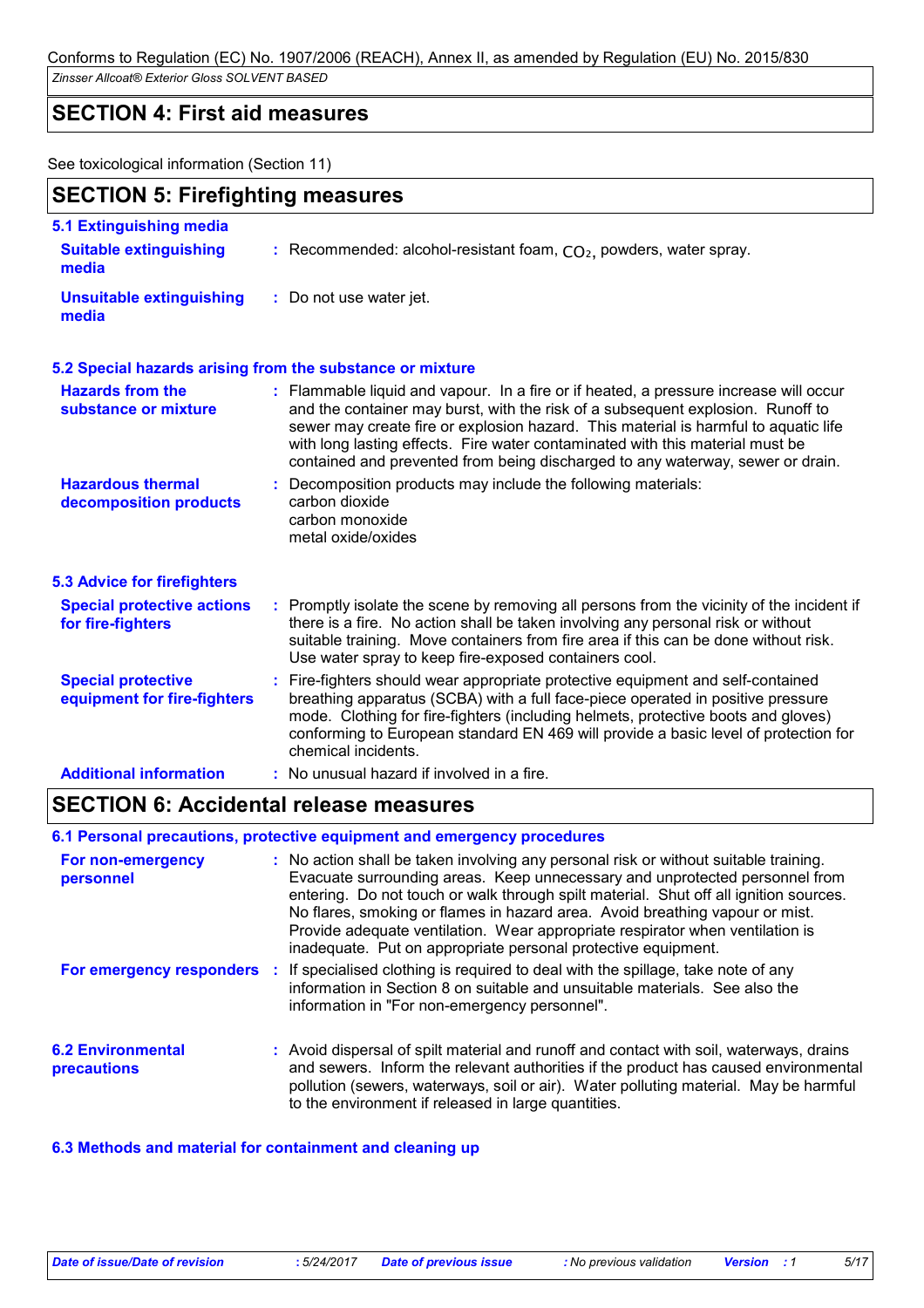### **SECTION 6: Accidental release measures**

| <b>Small spill</b>                        | : Stop leak if without risk. Move containers from spill area. Use spark-proof tools and<br>explosion-proof equipment. Dilute with water and mop up if water-soluble.<br>Alternatively, or if water-insoluble, absorb with an inert dry material and place in an<br>appropriate waste disposal container. Dispose of via a licensed waste disposal<br>contractor.                                                                                                                                                                                                                                                                                           |
|-------------------------------------------|------------------------------------------------------------------------------------------------------------------------------------------------------------------------------------------------------------------------------------------------------------------------------------------------------------------------------------------------------------------------------------------------------------------------------------------------------------------------------------------------------------------------------------------------------------------------------------------------------------------------------------------------------------|
| <b>Large spill</b>                        | : Stop leak if without risk. Move containers from spill area. Use spark-proof tools and<br>explosion-proof equipment. Approach the release from upwind. Prevent entry into<br>sewers, water courses, basements or confined areas. Wash spillages into an<br>effluent treatment plant or proceed as follows. Contain and collect spillage with non-<br>combustible, absorbent material e.g. sand, earth, vermiculite or diatomaceous earth<br>and place in container for disposal according to local regulations. Dispose of via a<br>licensed waste disposal contractor. Contaminated absorbent material may pose the<br>same hazard as the spilt product. |
| <b>6.4 Reference to other</b><br>sections | : See Section 1 for emergency contact information.<br>See Section 8 for information on appropriate personal protective equipment.<br>See Section 13 for additional waste treatment information.                                                                                                                                                                                                                                                                                                                                                                                                                                                            |

# **SECTION 7: Handling and storage**

The information in this section contains generic advice and guidance.

| <b>7.1 Precautions for safe</b><br>handling | : Prevent the creation of flammable or explosive concentrations of vapours in air and<br>avoid vapour concentrations higher than the occupational exposure limits.<br>In addition, the product should only be used in areas from which all naked lights and<br>other sources of ignition have been excluded. Electrical equipment should be<br>protected to the appropriate standard.<br>Mixture may charge electrostatically: always use earthing leads when transferring<br>from one container to another.<br>Operators should wear antistatic footwear and clothing and floors should be of the<br>conducting type.<br>Keep away from heat, sparks and flame. No sparking tools should be used.<br>Avoid contact with skin and eyes. Avoid the inhalation of dust, particulates, spray or<br>mist arising from the application of this mixture. Avoid inhalation of dust from<br>sanding.<br>Eating, drinking and smoking should be prohibited in areas where this material is<br>handled, stored and processed.<br>Put on appropriate personal protective equipment (see Section 8).<br>Never use pressure to empty. Container is not a pressure vessel.<br>Always keep in containers made from the same material as the original one.<br>Comply with the health and safety at work laws.<br>Do not allow to enter drains or watercourses.<br>Information on fire and explosion protection<br>Vapours are heavier than air and may spread along floors. Vapours may form |
|---------------------------------------------|------------------------------------------------------------------------------------------------------------------------------------------------------------------------------------------------------------------------------------------------------------------------------------------------------------------------------------------------------------------------------------------------------------------------------------------------------------------------------------------------------------------------------------------------------------------------------------------------------------------------------------------------------------------------------------------------------------------------------------------------------------------------------------------------------------------------------------------------------------------------------------------------------------------------------------------------------------------------------------------------------------------------------------------------------------------------------------------------------------------------------------------------------------------------------------------------------------------------------------------------------------------------------------------------------------------------------------------------------------------------------------------------------------------------------------------------------------------------------|
|                                             | explosive mixtures with air.                                                                                                                                                                                                                                                                                                                                                                                                                                                                                                                                                                                                                                                                                                                                                                                                                                                                                                                                                                                                                                                                                                                                                                                                                                                                                                                                                                                                                                                 |

#### **7.2 Conditions for safe storage, including any incompatibilities**

Store in accordance with local regulations.

#### **Notes on joint storage**

Keep away from: oxidising agents, strong alkalis, strong acids.

#### **Additional information on storage conditions**

Observe label precautions. Store in a dry, cool and well-ventilated area. Keep away from heat and direct sunlight. Keep away from sources of ignition. No smoking. Prevent unauthorised access. Containers that have been opened must be carefully resealed and kept upright to prevent leakage.

#### **Danger criteria**

| <b>Category</b>                                             | Notification and MAPP Safety report threshold<br>threshold |       |
|-------------------------------------------------------------|------------------------------------------------------------|-------|
| P5c: Flammable liquids 2 and 3 not falling under P5a or P5b | 5000                                                       | 50000 |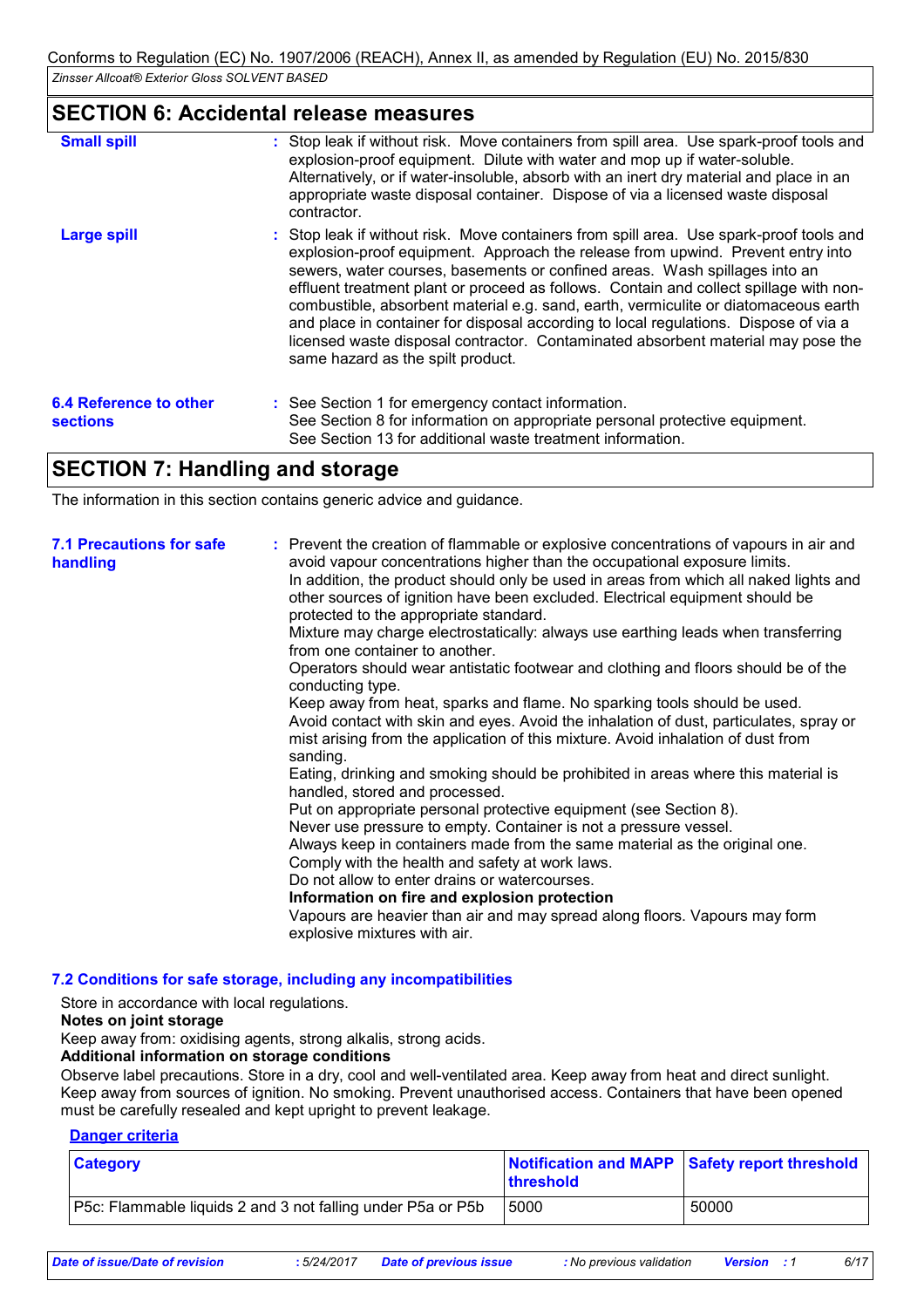# **SECTION 7: Handling and storage**

#### **7.3 Specific end use(s)**

**Recommendations :**

: Not available.

**Industrial sector specific : solutions** : Not available.

# **SECTION 8: Exposure controls/personal protection**

The list of Identified Uses in Section 1 should be consulted for any available use-specific information provided in the Exposure Scenario(s).

### **8.1 Control parameters**

#### **Occupational exposure limits**

| <b>Product/ingredient name</b>                                        | <b>Exposure limit values</b>                                                                                                                                                                               |
|-----------------------------------------------------------------------|------------------------------------------------------------------------------------------------------------------------------------------------------------------------------------------------------------|
| hydrocarbons, C9-C11, n-/ iso-/ cyclo-alkanes,<br>$\leq$ 2% aromatics | EH40/2005 WELs (United Kingdom (UK), 8/2007).<br>STEL: 850 mg/m <sup>3</sup> , (as turpentine) 15 minutes. Form: Vapour<br>TWA: 566 mg/m <sup>3</sup> , (as turpentine (100 ppm)) 8 hours. Form:<br>Vapour |
| n-butyl acetate                                                       | EH40/2005 WELs (United Kingdom (UK), 12/2011).<br>STEL: 966 mg/m <sup>3</sup> 15 minutes.<br>STEL: 200 ppm 15 minutes.<br>TWA: 724 mg/m <sup>3</sup> 8 hours.<br>TWA: 150 ppm 8 hours.                     |
| 2-ethylhexanoic acid, zirconium salt                                  | EH40/2005 WELs (United Kingdom (UK), 12/2011).<br>STEL: 10 mg/m <sup>3</sup> , (as Zr) 15 minutes.<br>TWA: $5 \text{ mg/m}^3$ , (as Zr) 8 hours.                                                           |
| neodecanoic acid, cobalt salt                                         | EH40/2005 WELs (United Kingdom (UK), 12/2011). Inhalation<br>sensitiser.<br>TWA: $0.1 \text{ mg/m}^3$ , (as Co) 8 hours.                                                                                   |

**Recommended monitoring procedures :** If this product contains ingredients with exposure limits, personal, workplace atmosphere or biological monitoring may be required to determine the effectiveness of the ventilation or other control measures and/or the necessity to use respiratory protective equipment. Reference should be made to monitoring standards, such as the following: European Standard EN 689 (Workplace atmospheres - Guidance for the assessment of exposure by inhalation to chemical agents for comparison with limit values and measurement strategy) European Standard EN 14042 (Workplace atmospheres - Guide for the application and use of procedures for the assessment of exposure to chemical and biological agents) European Standard EN 482 (Workplace atmospheres - General requirements for the performance of procedures for the measurement of chemical agents) Reference to national guidance documents for methods for the determination of hazardous substances will also be required.

#### **DNELs/DMELs**

| <b>Product/ingredient name</b>                                   | <b>Type</b> | <b>Exposure</b>                 | <b>Value</b>                  | <b>Population</b> | <b>Effects</b> |
|------------------------------------------------------------------|-------------|---------------------------------|-------------------------------|-------------------|----------------|
| hydrocarbons, C9-C11, n-/ iso-/<br>cyclo-alkanes, < 2% aromatics | <b>DNEL</b> | Long term Dermal                | $208$ mg/kg<br>bw/day         | Workers           | Systemic       |
|                                                                  | <b>DNEL</b> | Long term<br>Inhalation         | $871 \text{ mg/m}^3$          | Workers           | Systemic       |
|                                                                  | DNEL        | Long term Oral,<br>Dermal       | $125 \text{ mg/kg}$<br>bw/day | Consumers         | Systemic       |
|                                                                  | DNEL        | Long term<br><b>Inhalation</b>  | 185 mg/m <sup>3</sup>         | Consumers         | Systemic       |
| n-butyl acetate                                                  | DNEL        | Long term Dermal                | 7 mg/kg<br>bw/day             | Workers           | Systemic       |
|                                                                  | DNEL        | Long term Oral,<br>Dermal       | $3.4$ mg/kg<br>bw/day         | Consumers         | Systemic       |
|                                                                  | DNEL        | Short term<br>Inhalation        | 960 mg/m <sup>3</sup>         | Workers           | Systemic       |
|                                                                  | DNEL        | Short term<br><b>Inhalation</b> | 960 mg/m <sup>3</sup>         | l Workers         | Local          |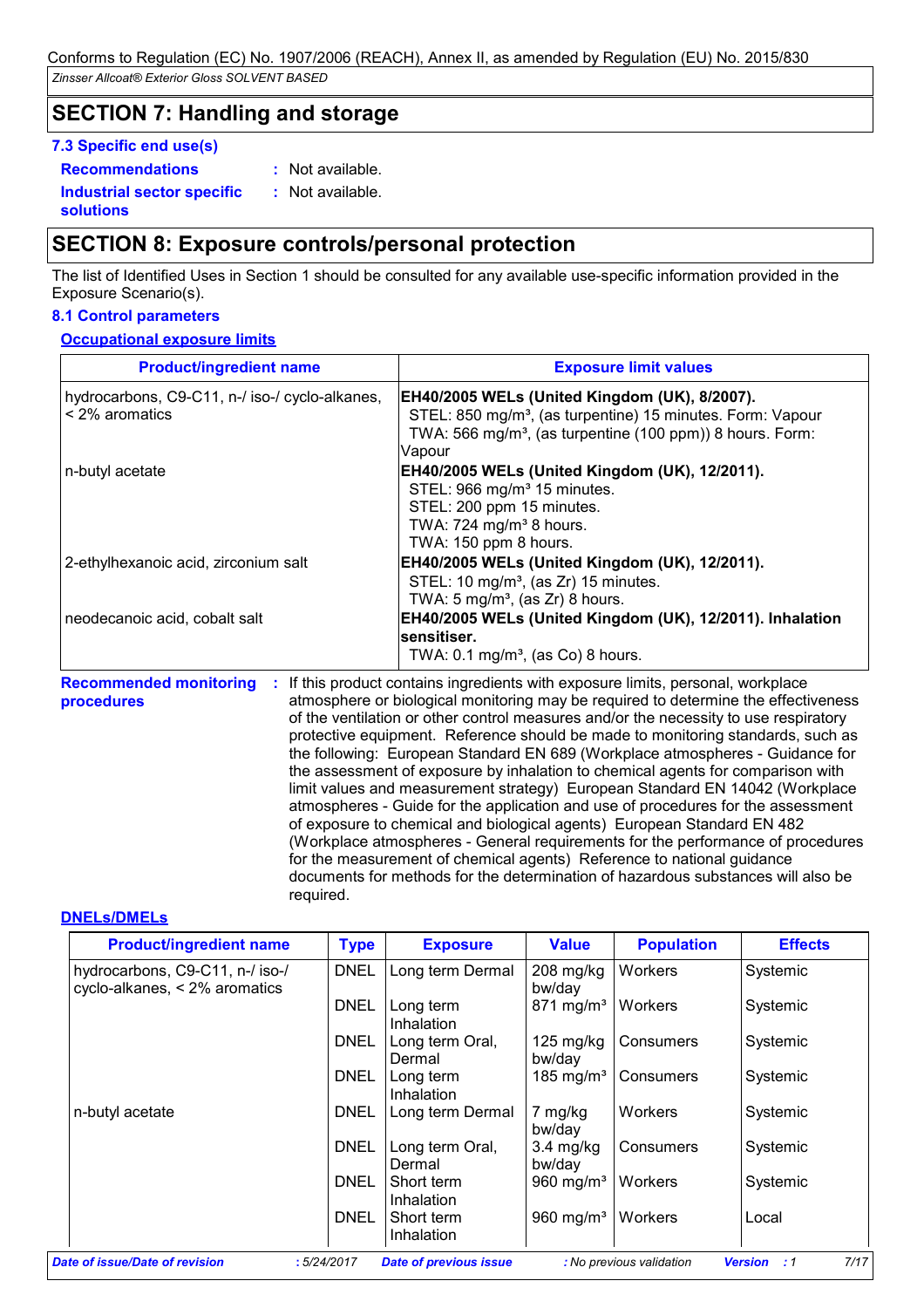| <b>SECTION 8: Exposure controls/personal protection</b> |  |                          |                             |                      |          |  |  |
|---------------------------------------------------------|--|--------------------------|-----------------------------|----------------------|----------|--|--|
| <b>DNEL</b>                                             |  | Long term<br>Inhalation  | 480 mg/ $m3$                | Workers              | Systemic |  |  |
| <b>DNEL</b>                                             |  | Long term<br>Inhalation  | $480$ mg/m <sup>3</sup>     | Workers              | Local    |  |  |
| <b>DNEL</b>                                             |  | Short term<br>Inhalation | 859.7 mg/<br>m <sup>3</sup> | Consumers            | Systemic |  |  |
| <b>DNEL</b>                                             |  | Short term<br>Inhalation | 859.7 mg/<br>m <sup>3</sup> | Consumers            | Local    |  |  |
| <b>DNEL</b>                                             |  | Long term<br>Inhalation  | m <sup>3</sup>              | 102.34 mg/ Consumers | Systemic |  |  |
| <b>DNEL</b>                                             |  | Long term<br>Inhalation  | m <sup>3</sup>              | 102.34 mg/ Consumers | Local    |  |  |

#### **PNECs**

| <b>Product/ingredient name</b> | <b>Compartment Detail</b>                                                                                   | <b>Value</b>                                                                            | <b>Method Detail</b> |
|--------------------------------|-------------------------------------------------------------------------------------------------------------|-----------------------------------------------------------------------------------------|----------------------|
| n-butyl acetate                | Fresh water<br>Marine<br>Fresh water sediment<br>Marine water sediment<br>Soil<br>Sewage Treatment<br>Plant | $0.18$ mg/l<br>$0.018$ mg/l<br>0.981 mg/kg<br>0.0981 mg/kg<br>0.0903 mg/kg<br>35.6 mg/l |                      |

#### **8.2 Exposure controls**

Provide adequate ventilation. Where reasonably practicable, this should be **:** achieved by the use of local exhaust ventilation and good general extraction. If these are not sufficient to maintain concentrations of particulates and solvent vapours below the OEL, suitable respiratory protection must be worn. **Appropriate engineering controls**

#### **Individual protection measures**

| <b>Hygiene measures</b>    | : Wash hands, forearms and face thoroughly after handling chemical products, before<br>eating, smoking and using the lavatory and at the end of the working period.<br>Appropriate techniques should be used to remove potentially contaminated clothing.<br>Contaminated work clothing should not be allowed out of the workplace. Wash<br>contaminated clothing before reusing. Ensure that eyewash stations and safety<br>showers are close to the workstation location. |
|----------------------------|-----------------------------------------------------------------------------------------------------------------------------------------------------------------------------------------------------------------------------------------------------------------------------------------------------------------------------------------------------------------------------------------------------------------------------------------------------------------------------|
| <b>Eye/face protection</b> | : Safety eyewear complying with an approved standard should be used when a risk<br>assessment indicates this is necessary to avoid exposure to liquid splashes, mists,<br>gases or dusts. If contact is possible, the following protection should be worn,<br>unless the assessment indicates a higher degree of protection: safety glasses with<br>side-shields. Recommended: safety glasses with side-shields. (EN 166)                                                   |

#### **Skin protection**

#### **Hand protection**

There is no one glove material or combination of materials that will give unlimited resistance to any individual or combination of chemicals.

The breakthrough time must be greater than the end use time of the product.

The instructions and information provided by the glove manufacturer on use, storage, maintenance and replacement must be followed.

Gloves should be replaced regularly and if there is any sign of damage to the glove material.

Always ensure that gloves are free from defects and that they are stored and used correctly.

The performance or effectiveness of the glove may be reduced by physical/chemical damage and poor maintenance.

Barrier creams may help to protect the exposed areas of the skin but should not be applied once exposure has occurred.

#### **Gloves**

**:** For prolonged or repeated handling, use the following type of gloves:

Recommended: > 8 hours (breakthrough time): nitrile rubber (0.5mm)

The recommendation for the type or types of glove to use when handling this product is based on information from the following source: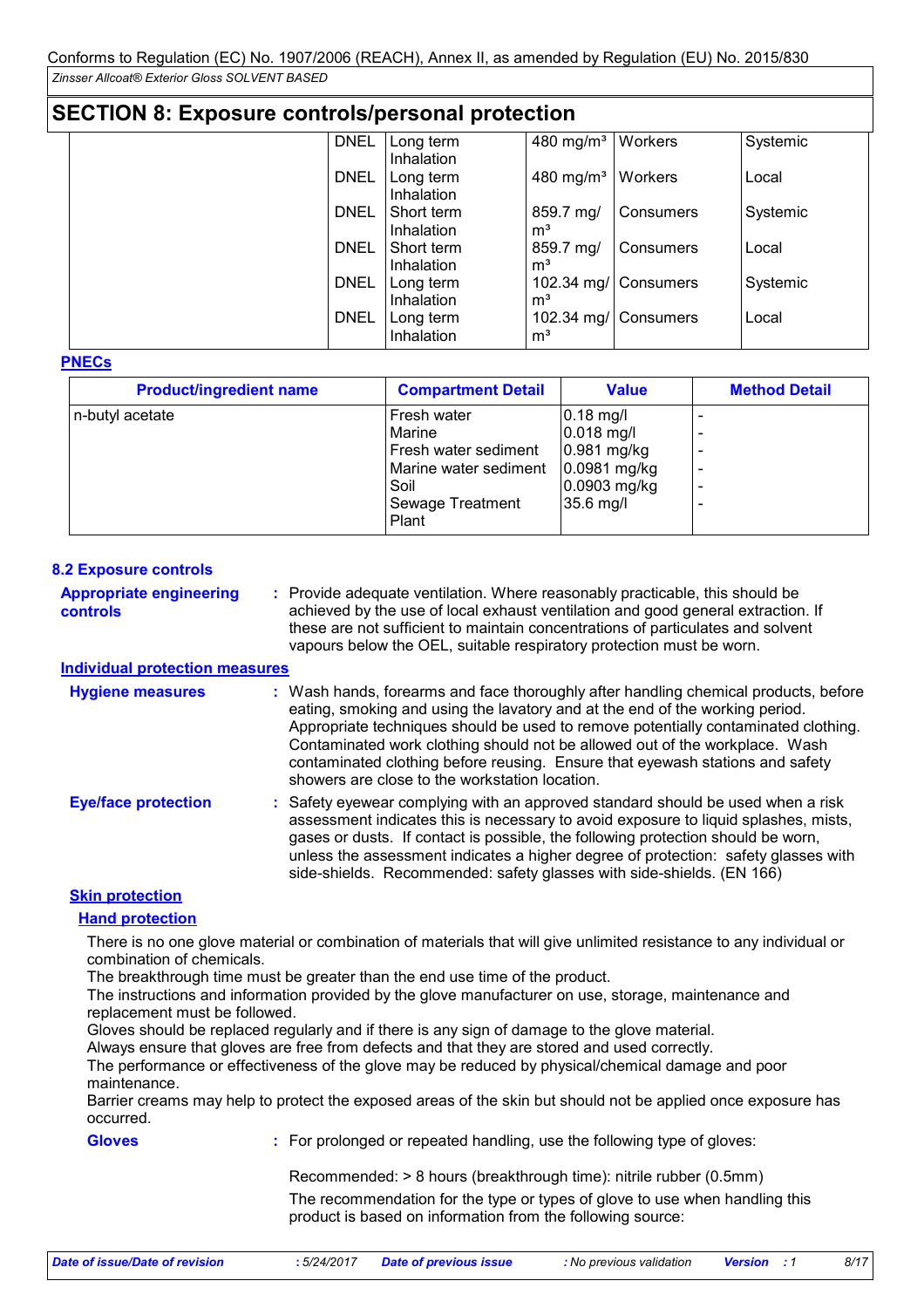### **SECTION 8: Exposure controls/personal protection**

### EN 374-3 : 2003

|                                                  | The user must check that the final choice of type of glove selected for handling this<br>product is the most appropriate and takes into account the particular conditions of<br>use, as included in the user's risk assessment.                                                                                                                                                                                                                                                                                                                                                                                       |
|--------------------------------------------------|-----------------------------------------------------------------------------------------------------------------------------------------------------------------------------------------------------------------------------------------------------------------------------------------------------------------------------------------------------------------------------------------------------------------------------------------------------------------------------------------------------------------------------------------------------------------------------------------------------------------------|
| <b>Body protection</b>                           | : Personal protective equipment for the body should be selected based on the task<br>being performed and the risks involved and should be approved by a specialist<br>before handling this product. When there is a risk of ignition from static electricity,<br>wear anti-static protective clothing. For the greatest protection from static<br>discharges, clothing should include anti-static overalls, boots and gloves. Refer to<br>European Standard EN 1149 for further information on material and design<br>requirements and test methods. Recommended: Wear overalls or long sleeved<br>shirt. (EN 1149-1) |
| <b>Other skin protection</b>                     | : Appropriate footwear and any additional skin protection measures should be<br>selected based on the task being performed and the risks involved and should be<br>approved by a specialist before handling this product.                                                                                                                                                                                                                                                                                                                                                                                             |
| <b>Respiratory protection</b>                    | : Based on the hazard and potential for exposure, select a respirator that meets the<br>appropriate standard or certification. Respirators must be used according to a<br>respiratory protection program to ensure proper fitting, training, and other important<br>aspects of use. Recommended: organic vapour (Type A) and particulate filter (EN<br>140)                                                                                                                                                                                                                                                           |
| <b>Environmental exposure</b><br><b>controls</b> | : Emissions from ventilation or work process equipment should be checked to ensure<br>they comply with the requirements of environmental protection legislation. In some<br>cases, fume scrubbers, filters or engineering modifications to the process<br>equipment will be necessary to reduce emissions to acceptable levels.                                                                                                                                                                                                                                                                                       |

# **SECTION 9: Physical and chemical properties**

#### **9.1 Information on basic physical and chemical properties**

| <b>Appearance</b>                                                 |                                                                                                                                                            |
|-------------------------------------------------------------------|------------------------------------------------------------------------------------------------------------------------------------------------------------|
| <b>Physical state</b>                                             | $:$ Liquid.                                                                                                                                                |
| <b>Colour</b>                                                     | : Various                                                                                                                                                  |
| <b>Odour</b>                                                      | : Hydrocarbon.                                                                                                                                             |
| <b>Odour threshold</b>                                            | $:$ Not available.                                                                                                                                         |
| pH                                                                | : Not available.                                                                                                                                           |
| <b>Melting point/freezing point</b>                               | : Not available.                                                                                                                                           |
| <b>Initial boiling point and</b><br>boiling range                 | : Not available.                                                                                                                                           |
| <b>Flash point</b>                                                | : Closed cup: $40^{\circ}$ C                                                                                                                               |
| <b>Evaporation rate</b>                                           | : Not available.                                                                                                                                           |
| <b>Flammability (solid, gas)</b>                                  | : Flammable in the presence of the following materials or conditions: open flames,<br>sparks and static discharge, heat and shocks and mechanical impacts. |
| <b>Upper/lower flammability or</b><br>explosive limits            | : Not available.                                                                                                                                           |
| <b>Vapour pressure</b>                                            | : Not available.                                                                                                                                           |
| <b>Vapour density</b>                                             | : Not available.                                                                                                                                           |
| <b>Relative density</b>                                           | $: 1.15$ to 1.21                                                                                                                                           |
| <b>Solubility(ies)</b>                                            | : Insoluble in the following materials: cold water and hot water.                                                                                          |
| <b>Partition coefficient: n-octanol/: Not available.</b><br>water |                                                                                                                                                            |
| <b>Auto-ignition temperature</b>                                  | : Not available.                                                                                                                                           |
| <b>Decomposition temperature</b>                                  | : Not available.                                                                                                                                           |
| <b>Viscosity</b>                                                  | Dynamic (room temperature): 800 mPa·s<br>Kinematic (40 $^{\circ}$ C): >0.205 cm <sup>2</sup> /s                                                            |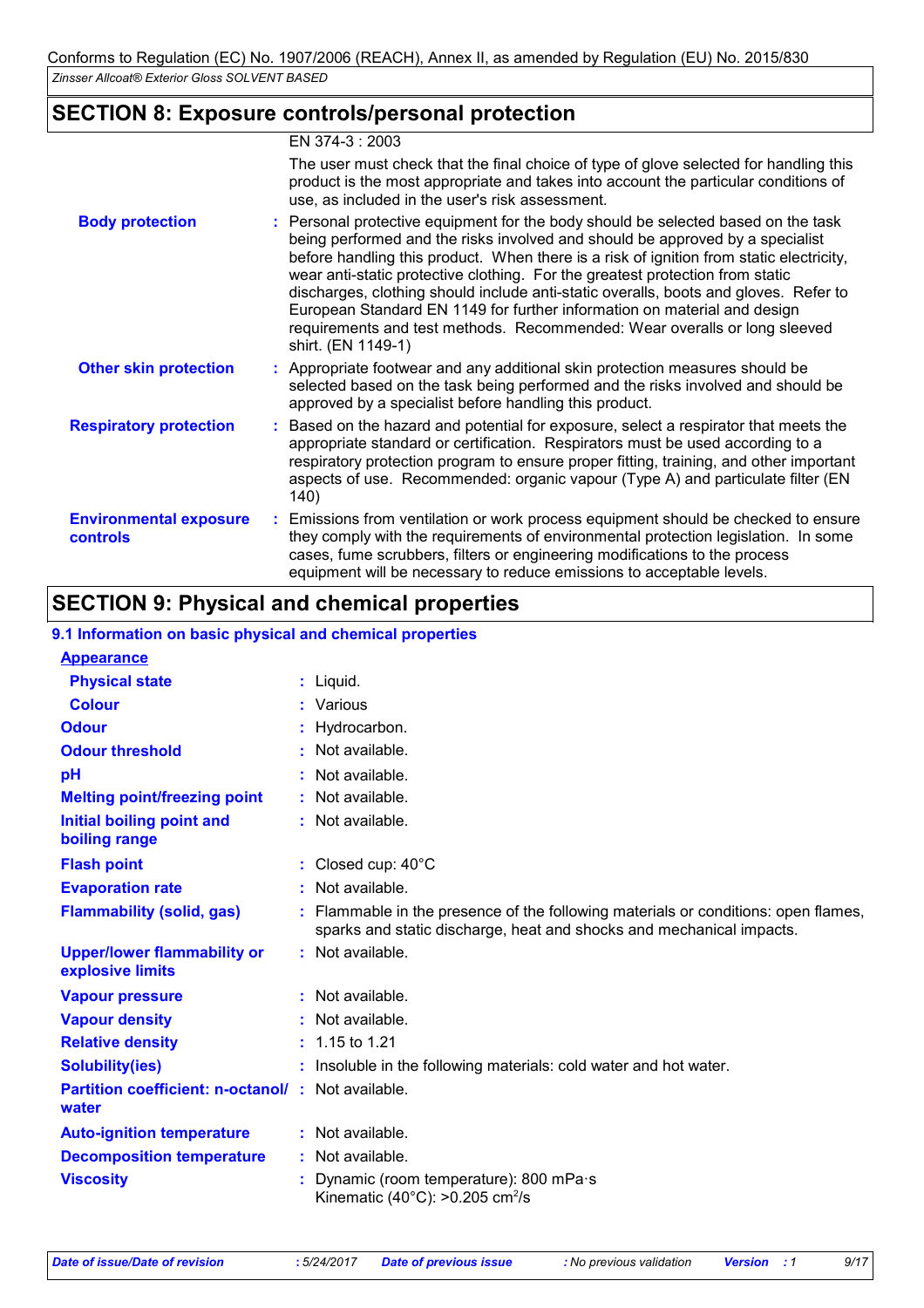### **SECTION 9: Physical and chemical properties**

#### **Explosive properties :**

: Non-explosive in the presence of the following materials or conditions: open flames, sparks and static discharge, heat and shocks and mechanical impacts.

**Oxidising properties : Not available.** 

#### **9.2 Other information**

No additional information.

| <b>SECTION 10: Stability and reactivity</b>       |                                                                                                                                                                                               |
|---------------------------------------------------|-----------------------------------------------------------------------------------------------------------------------------------------------------------------------------------------------|
| <b>10.1 Reactivity</b>                            | : No specific test data related to reactivity available for this product or its ingredients.                                                                                                  |
| <b>10.2 Chemical stability</b>                    | : Stable under recommended storage and handling conditions (see Section 7).                                                                                                                   |
| <b>10.3 Possibility of</b><br>hazardous reactions | : Under normal conditions of storage and use, hazardous reactions will not occur.                                                                                                             |
| <b>10.4 Conditions to avoid</b>                   | : When exposed to high temperatures may produce hazardous decomposition<br>products.                                                                                                          |
| <b>10.5 Incompatible materials</b>                | Keep away from the following materials to prevent strong exothermic reactions:<br>oxidising agents, strong alkalis, strong acids.                                                             |
| <b>10.6 Hazardous</b><br>decomposition products   | : Under normal conditions of storage and use, hazardous decomposition products<br>should not be produced. If involved in a fire, toxic gases including CO, CO2 and<br>smoke can be generated. |
|                                                   | .                                                                                                                                                                                             |

### **SECTION 11: Toxicological information**

#### **11.1 Information on toxicological effects**

#### **Acute toxicity**

| <b>Product/ingredient name</b>           | <b>Result</b>                 | <b>Species</b> | <b>Dose</b>            | <b>Exposure</b> |
|------------------------------------------|-------------------------------|----------------|------------------------|-----------------|
| hydrocarbons, aromatic, C9               | LD50 Oral                     | Mouse          | 8400 mg/kg             |                 |
|                                          | LD50 Oral                     | Rat            | 8400 mg/kg             |                 |
| n-butyl acetate                          | <b>LC50 Inhalation Vapour</b> | Rat            | $>21$ mg/l             | 4 hours         |
|                                          | <b>LC50 Inhalation Vapour</b> | Rat            | 9700 mg/m <sup>3</sup> | 4 hours         |
|                                          | LD50 Dermal                   | Rabbit         | >17600 mg/kg           |                 |
|                                          | LD50 Oral                     | Rat            | 14000 mg/kg            |                 |
| 2-ethylhexanoic acid,<br>Izirconium salt | LD50 Dermal                   | Rabbit         | $>5$ g/kg              |                 |
|                                          | LD50 Oral                     | Rat            | $>5$ g/kg              |                 |
| 4,5-dichloro-2-octyl-2H-                 | LC50 Inhalation Dusts and     | Rat            | 290 mg/m <sup>3</sup>  | 4 hours         |
| l isothiazol-3-one                       | mists                         |                |                        |                 |
|                                          | LD50 Oral                     | Rat            | 756 mg/kg              |                 |

**Conclusion/Summary :** Based on available data, the classification criteria are not met.

#### **Irritation/Corrosion**

| <b>Result</b>                                    | <b>Species</b> | <b>Score</b> | <b>Exposure</b> | <b>Observation</b>                                       |
|--------------------------------------------------|----------------|--------------|-----------------|----------------------------------------------------------|
| Eyes - Mild irritant                             | Rabbit         |              | microliters     |                                                          |
| Eyes - Moderate irritant                         | Rabbit         |              | 100             |                                                          |
| Skin - Moderate irritant                         | Rabbit         |              |                 |                                                          |
| Skin - Primary dermal irritation<br>index (PDII) | Rabbit         | 0            |                 |                                                          |
| Eyes - Cornea opacity                            | Rabbit         |              |                 |                                                          |
|                                                  |                |              |                 | 24 hours 100<br>milligrams<br>24 hours 500<br>milligrams |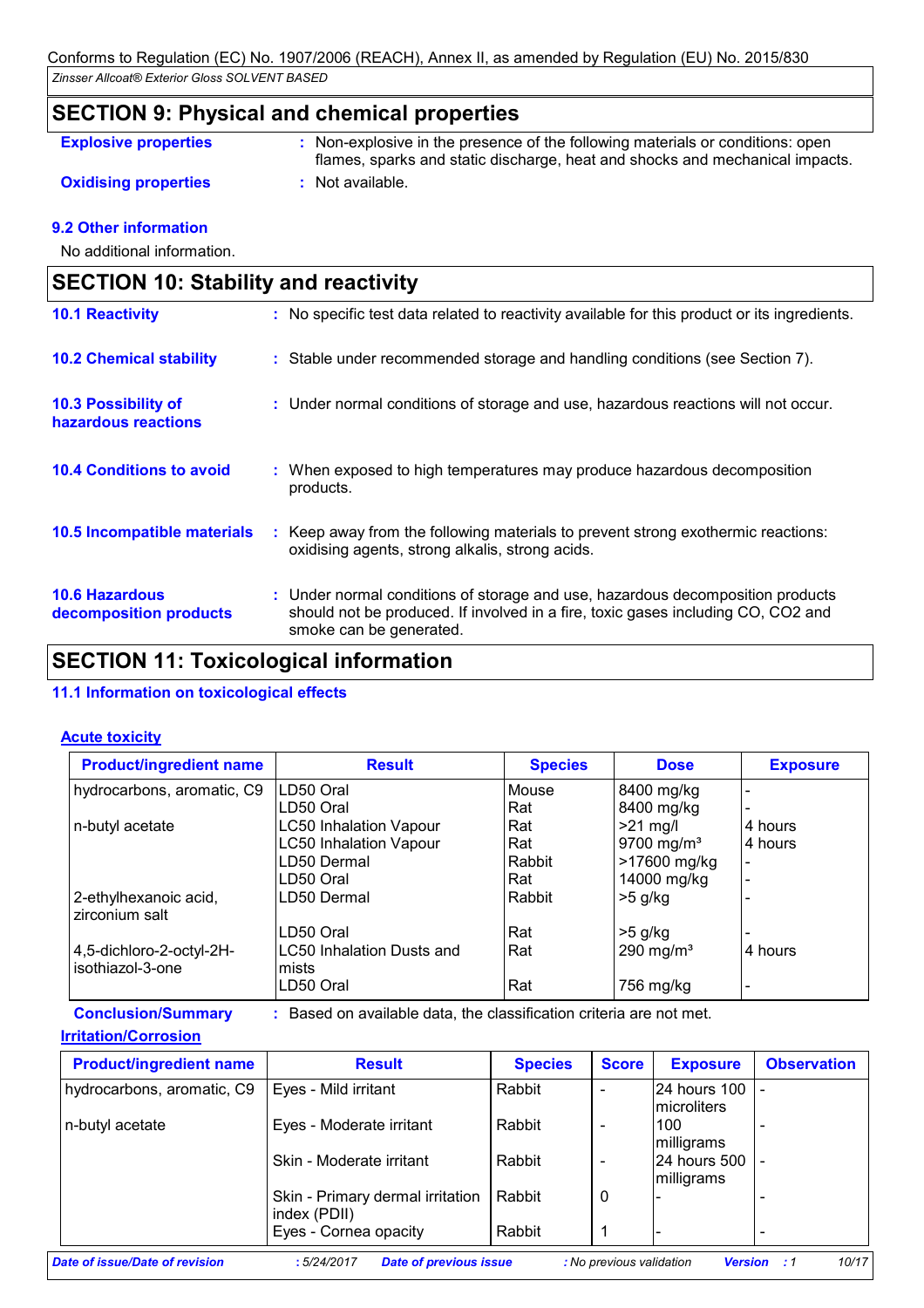# **SECTION 11: Toxicological information**

| <b>Conclusion/Summary</b> |                                                                     |
|---------------------------|---------------------------------------------------------------------|
| <b>Skin</b>               | : Based on available data, the classification criteria are not met. |
| <b>Eves</b>               | : Based on available data, the classification criteria are not met. |
| <b>Desimated</b>          | . Mau sausa droughassa sa di--insee                                 |

**Respiratory :** May cause drowsiness or dizziness.

#### **Sensitisation**

| <b>Product/ingredient name</b>                                        | <b>Route of</b><br>exposure | <b>Species</b> | <b>Result</b>   |
|-----------------------------------------------------------------------|-----------------------------|----------------|-----------------|
| hydrocarbons, C9-C11, n-/<br>iso-/ cyclo-alkanes, < 2%<br>l aromatics | skin                        | Rabbit         | Not sensitizing |

#### **Conclusion/Summary**

**Skin :** May cause an allergic skin reaction.

**Respiratory :** Based on available data, the classification criteria are not met.

#### **Mutagenicity**

| <b>Product/ingredient name</b>        | Test | <b>Experiment</b> | <b>Result</b> |
|---------------------------------------|------|-------------------|---------------|
| hydrocarbons, aromatic, C9   OECD 471 |      | Subject: Bacteria | Negative      |

**Conclusion/Summary :** Based on available data, the classification criteria are not met.

### **Carcinogenicity**

**Conclusion/Summary :** Based on available data, the classification criteria are not met.

#### **Reproductive toxicity**

| <b>Product/ingredient name</b> | <b>Maternal</b><br>toxicity | <b>Fertility</b> | <b>Developmental</b><br>toxin | <b>Species</b>                  | <b>Dose</b>                         | <b>Exposure</b> |
|--------------------------------|-----------------------------|------------------|-------------------------------|---------------------------------|-------------------------------------|-----------------|
| hydrocarbons, aromatic, C9     |                             |                  | Negative                      | Mammal - species<br>unspecified | Route of<br>exposure<br>lunreported |                 |

**Conclusion/Summary :** Based on available data, the classification criteria are not met.

### **Teratogenicity**

**Conclusion/Summary :** Based on available data, the classification criteria are not met.

### **Specific target organ toxicity (single exposure)**

| <b>Category</b> | <b>Route of</b><br>exposure | <b>Target organs</b>                                     |
|-----------------|-----------------------------|----------------------------------------------------------|
| Category 3      | Not applicable.             | l Narcotic effects                                       |
| Category 3      | Not applicable.             | Narcotic effects                                         |
| Category 3      | Not applicable.             | Respiratory tract<br>lirritation and<br>Narcotic effects |
| Category 3      | Not applicable.             | l Narcotic effects                                       |
|                 |                             |                                                          |

#### **Specific target organ toxicity (repeated exposure)**

Not available.

### **Aspiration hazard**

| <b>Product/ingredient name</b>                                                              | <b>Result</b>                                                                  |  |
|---------------------------------------------------------------------------------------------|--------------------------------------------------------------------------------|--|
| hydrocarbons, C9-C11, n-/ iso-/ cyclo-alkanes, < 2% aromatics<br>hydrocarbons, aromatic, C9 | <b>ASPIRATION HAZARD - Category 1</b><br><b>ASPIRATION HAZARD - Category 1</b> |  |
| .                                                                                           |                                                                                |  |

**Delayed and immediate effects as well as chronic effects from short and long-term exposure**

#### **Short term exposure**

**Potential immediate effects :** Not available.

*Date of issue/Date of revision* **:** *5/24/2017 Date of previous issue : No previous validation Version : 1 11/17*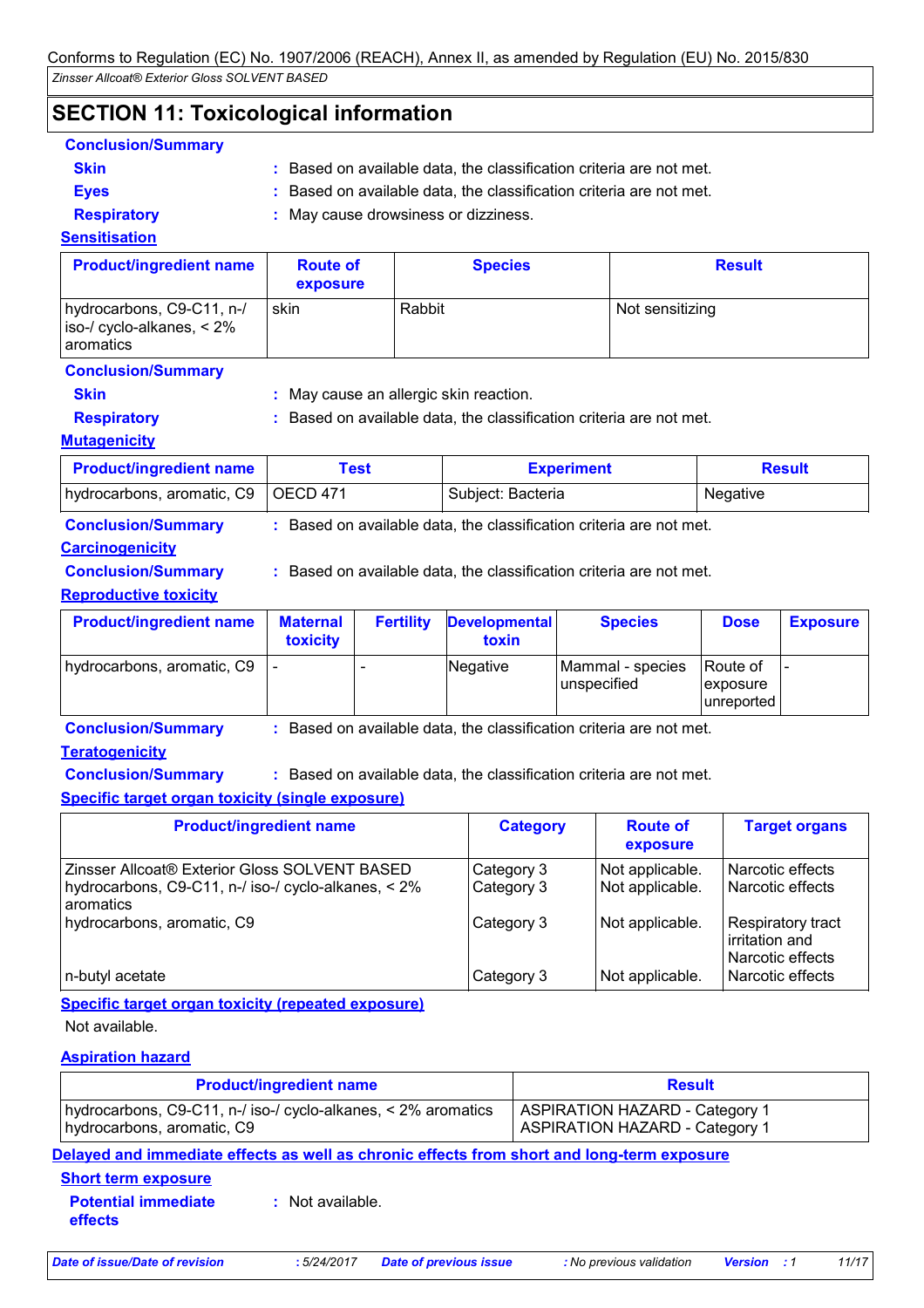| <b>Potential delayed effects</b>             | : Not available.                                                                                                                                                                                                  |
|----------------------------------------------|-------------------------------------------------------------------------------------------------------------------------------------------------------------------------------------------------------------------|
| <b>Long term exposure</b>                    |                                                                                                                                                                                                                   |
| <b>Potential immediate</b><br><b>effects</b> | $:$ Not available.                                                                                                                                                                                                |
| <b>Potential delayed effects</b>             | : Not available.                                                                                                                                                                                                  |
| <b>Potential chronic health effects</b>      |                                                                                                                                                                                                                   |
| Not available.                               |                                                                                                                                                                                                                   |
| <b>Conclusion/Summary</b>                    | : Based on available data, the classification criteria are not met.                                                                                                                                               |
| <b>General</b>                               | : Prolonged or repeated contact can defat the skin and lead to irritation, cracking and/<br>or dermatitis. Once sensitized, a severe allergic reaction may occur when<br>subsequently exposed to very low levels. |
| <b>Carcinogenicity</b>                       | : No known significant effects or critical hazards.                                                                                                                                                               |
| <b>Mutagenicity</b>                          | : No known significant effects or critical hazards.                                                                                                                                                               |
| <b>Teratogenicity</b>                        | : No known significant effects or critical hazards.                                                                                                                                                               |
| <b>Developmental effects</b>                 | : No known significant effects or critical hazards.                                                                                                                                                               |
| <b>Fertility effects</b>                     | : No known significant effects or critical hazards.                                                                                                                                                               |
| <b>Other information</b>                     | $:$ Not available.                                                                                                                                                                                                |

# **SECTION 11: Toxicological information**

# **SECTION 12: Ecological information**

#### **12.1 Toxicity**

There are no data available on the mixture itself. Do not allow to enter drains or watercourses.

The mixture has been assessed following the summation method of the CLP Regulation (EC) No 1272/2008 and is classified for eco-toxicological properties accordingly. See Sections 2 and 3 for details.

| <b>Product/ingredient name</b>                                         | <b>Result</b>                   | <b>Species</b>                             | <b>Exposure</b> |
|------------------------------------------------------------------------|---------------------------------|--------------------------------------------|-----------------|
| hydrocarbons, C9-C11, n-/<br>iso-/ cyclo-alkanes, $< 2\%$<br>aromatics | Acute NOEC 100 mg/l             | Algae - Pseudokirchneriella<br>subcapitata | 72 hours        |
|                                                                        | Chronic NOEC 0.23 mg/l          | Daphnia spec.                              |                 |
|                                                                        | Chronic NOEC 0.131 mg/l         | Fish                                       |                 |
| n-butyl acetate                                                        | Acute EC10 956 mg/l             | Bacteria - Pseudomonas putida              | 18 hours        |
|                                                                        | Acute EC50 648 mg/l             | Algae - Desmodesmus<br>subspicatus         | 72 hours        |
|                                                                        | Acute LC50 32 mg/l Marine water | Crustaceans - Artemia salina -<br>Nauplii  | 48 hours        |
|                                                                        | Acute LC50 18 mg/l Fresh water  | Fish - Pimephales promelas                 | 196 hours       |
|                                                                        | Acute LC50 62 mg/l              | Fish - Danio rerio                         | 96 hours        |
| 4,5-dichloro-2-octyl-2H-<br>isothiazol-3-one                           | Acute EC50 18 ppb Marine water  | Algae - Skeletonema costatum               | 96 hours        |
|                                                                        | Acute EC50 30.1 ppb Fresh water | Daphnia spec. - Daphnia magna              | 48 hours        |
|                                                                        | Acute LC50 19.8 ppb Fresh water | Fish - Lepomis macrochirus                 | 196 hours       |

**Conclusion/Summary :** Harmful to aquatic life with long lasting effects.

#### **12.2 Persistence and degradability**

| <b>Product/ingredient name</b>                                                | Test                                                   | <b>Result</b>                                         | <b>Dose</b> | <b>Inoculum</b> |
|-------------------------------------------------------------------------------|--------------------------------------------------------|-------------------------------------------------------|-------------|-----------------|
| hydrocarbons, C9-C11, n-/<br>iso-/ cyclo-alkanes, $< 2\%$<br><b>aromatics</b> | OECD 301B                                              | >80 % - Readily - 28 days                             |             |                 |
| n-butyl acetate                                                               | OECD 301F                                              | >80 % - Readily - 28 days<br>90 % - Readily - 28 days |             |                 |
| <b>Conclusion/Summary</b>                                                     | : This product has not been tested for biodegradation. |                                                       |             |                 |

*Date of issue/Date of revision* **:** *5/24/2017 Date of previous issue : No previous validation Version : 1 12/17*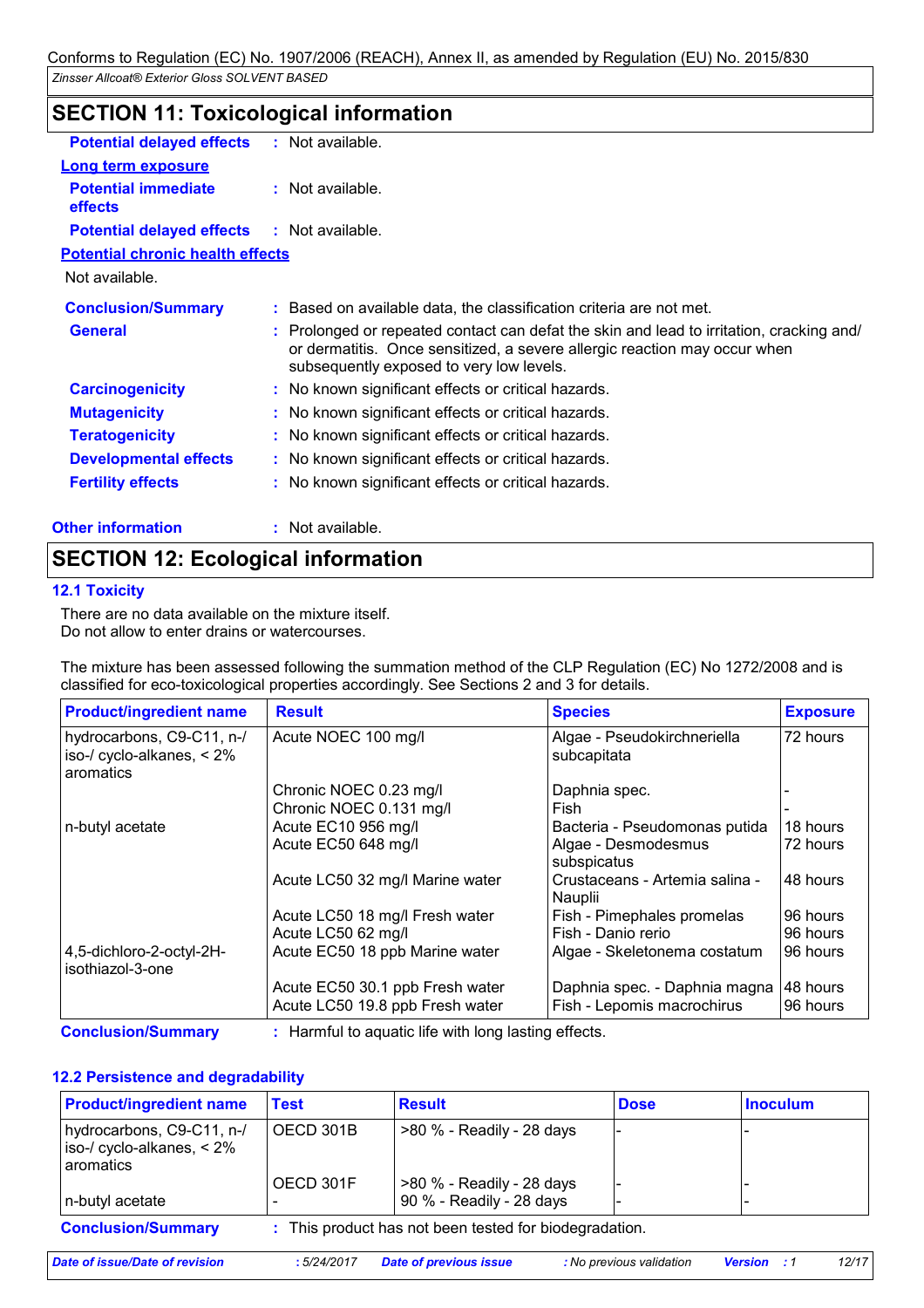# **SECTION 12: Ecological information**

| <b>Product/ingredient name</b>                                       | <b>Aquatic half-life</b> | <b>Photolysis</b>     | Biodegradability |
|----------------------------------------------------------------------|--------------------------|-----------------------|------------------|
| hydrocarbons, C9-C11, n-/<br>$\vert$ iso-/ cyclo-alkanes, $\leq 2\%$ |                          | $ 100\%  < 28$ day(s) | Readily          |
| l aromatics                                                          |                          |                       |                  |
| hydrocarbons, aromatic, C9  -                                        |                          |                       | Readily          |
| n-butyl acetate                                                      |                          |                       | Readily          |

#### **12.3 Bioaccumulative potential**

| <b>Product/ingredient name</b>                                         | LogP <sub>ow</sub> | <b>BCF</b> | <b>Potential</b> |
|------------------------------------------------------------------------|--------------------|------------|------------------|
| hydrocarbons, C9-C11, n-/<br>iso-/ cyclo-alkanes, $< 2\%$<br>aromatics | 5 to 6.5           |            | high             |
| hydrocarbons, aromatic, C9                                             | 3.7 to 4.5         |            | high             |
| n-butyl acetate                                                        | 2.3                | 10         | low              |
| 2-ethylhexanoic acid,<br>zirconium salt                                |                    | 2.96       | low              |
| neodecanoic acid, cobalt salt  -                                       |                    | 15600      | high             |
| 4,5-dichloro-2-octyl-2H-<br>isothiazol-3-one                           | 3.59               |            | low              |

| <b>12.4 Mobility in soil</b>                            |                  |
|---------------------------------------------------------|------------------|
| <b>Soil/water partition</b><br><b>coefficient (Koc)</b> | : Not available. |
| <b>Mobility</b>                                         | : Volatile.      |

|             | 12.5 Results of PBT and vPvB assessment               |
|-------------|-------------------------------------------------------|
| <b>PBT</b>  | : Not applicable.                                     |
|             | P: Not available. B: Not available. T: Not available. |
| <b>vPvB</b> | : Not applicable.                                     |

- vP: Not available. vB: Not available.
- **12.6 Other adverse effects** : No known significant effects or critical hazards.

# **SECTION 13: Disposal considerations**

The information in this section contains generic advice and guidance.

#### **13.1 Waste treatment methods**

| <b>Product</b>                    |                                                                                                                                                                                                                                                                                                                                                                                                                                                                                                                                                      |
|-----------------------------------|------------------------------------------------------------------------------------------------------------------------------------------------------------------------------------------------------------------------------------------------------------------------------------------------------------------------------------------------------------------------------------------------------------------------------------------------------------------------------------------------------------------------------------------------------|
| <b>Methods of disposal</b>        | : The generation of waste should be avoided or minimised wherever possible.<br>Disposal of this product, solutions and any by-products should at all times comply<br>with the requirements of environmental protection and waste disposal legislation<br>and any regional local authority requirements. Dispose of surplus and non-<br>recyclable products via a licensed waste disposal contractor. Waste should not be<br>disposed of untreated to the sewer unless fully compliant with the requirements of<br>all authorities with jurisdiction. |
| <b>Hazardous waste</b>            | $:$ Yes.                                                                                                                                                                                                                                                                                                                                                                                                                                                                                                                                             |
| <b>Disposal considerations</b>    | : Do not allow to enter drains or watercourses.<br>Dispose of according to all federal, state and local applicable regulations.<br>If this product is mixed with other wastes, the original waste product code may no<br>longer apply and the appropriate code should be assigned.<br>For further information, contact your local waste authority.                                                                                                                                                                                                   |
| $E1180$ ngan waata aatalagu (EWC) |                                                                                                                                                                                                                                                                                                                                                                                                                                                                                                                                                      |

#### **European waste catalogue (EWC)**

The European Waste Catalogue classification of this product, when disposed of as waste, is: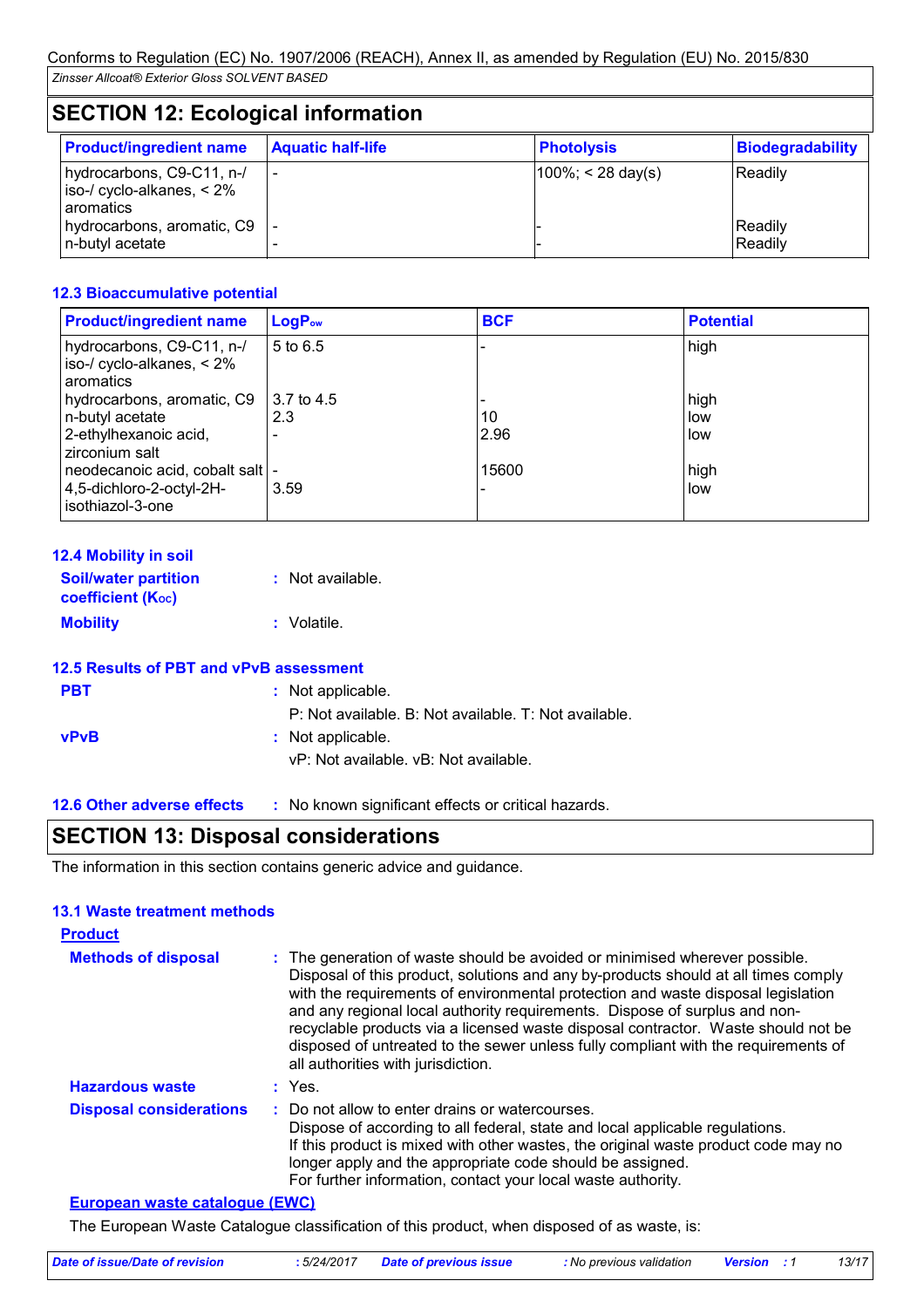# **SECTION 13: Disposal considerations**

| <b>Waste code</b>              | <b>Waste designation</b>                                                                                                                                                                                                                                                                                                                                                                                                                                                                                                                                      |
|--------------------------------|---------------------------------------------------------------------------------------------------------------------------------------------------------------------------------------------------------------------------------------------------------------------------------------------------------------------------------------------------------------------------------------------------------------------------------------------------------------------------------------------------------------------------------------------------------------|
| 08 01 11*                      | waste paint and varnish containing organic solvents or other hazardous substances                                                                                                                                                                                                                                                                                                                                                                                                                                                                             |
| <b>Packaging</b>               |                                                                                                                                                                                                                                                                                                                                                                                                                                                                                                                                                               |
| <b>Methods of disposal</b>     | : The generation of waste should be avoided or minimised wherever possible. Waste<br>packaging should be recycled. Incineration or landfill should only be considered<br>when recycling is not feasible.                                                                                                                                                                                                                                                                                                                                                      |
| <b>Disposal considerations</b> | : Using information provided in this safety data sheet, advice should be obtained from<br>the relevant waste authority on the classification of empty containers.<br>Empty containers must be scrapped or reconditioned.<br>Dispose of containers contaminated by the product in accordance with local or<br>national legal provisions.                                                                                                                                                                                                                       |
| <b>Special precautions</b>     | : This material and its container must be disposed of in a safe way. Care should be<br>taken when handling emptied containers that have not been cleaned or rinsed out.<br>Empty containers or liners may retain some product residues. Vapour from product<br>residues may create a highly flammable or explosive atmosphere inside the<br>container. Do not cut, weld or grind used containers unless they have been cleaned<br>thoroughly internally. Avoid dispersal of spilt material and runoff and contact with<br>soil, waterways, drains and sewers. |

# **SECTION 14: Transport information**

|                                           | <b>ADR/RID</b>                                                                                                                                                   | <b>ADN</b>     | <b>IMDG</b>                                                                                                                                                                                                                                            | <b>IATA</b>                                                                                                                                                                                                                                                                                                                    |
|-------------------------------------------|------------------------------------------------------------------------------------------------------------------------------------------------------------------|----------------|--------------------------------------------------------------------------------------------------------------------------------------------------------------------------------------------------------------------------------------------------------|--------------------------------------------------------------------------------------------------------------------------------------------------------------------------------------------------------------------------------------------------------------------------------------------------------------------------------|
| 14.1 UN number                            | Not regulated.                                                                                                                                                   | Not regulated. | <b>UN1263</b>                                                                                                                                                                                                                                          | <b>UN1263</b>                                                                                                                                                                                                                                                                                                                  |
| 14.2 UN proper<br>shipping name           |                                                                                                                                                                  |                | Paint.                                                                                                                                                                                                                                                 | Paint.                                                                                                                                                                                                                                                                                                                         |
| <b>14.3 Transport</b><br>hazard class(es) |                                                                                                                                                                  |                | 3                                                                                                                                                                                                                                                      | 3                                                                                                                                                                                                                                                                                                                              |
| <b>14.4 Packing</b><br>group              |                                                                                                                                                                  |                | III                                                                                                                                                                                                                                                    | III                                                                                                                                                                                                                                                                                                                            |
| 14.5<br><b>Environmental</b><br>hazards   | No.                                                                                                                                                              | No.            | No.                                                                                                                                                                                                                                                    | No.                                                                                                                                                                                                                                                                                                                            |
| <b>Additional</b><br>information          | Exempted according<br>to 2.2.3.1.5 (Viscous<br>substance exemption)<br>This class 3 material<br>is not subject to<br>regulation in<br>packagings up to 450<br>L. |                | <b>Emergency</b><br>schedules (EmS):<br>$F-E + S-E$<br>Viscous substance<br>exemption<br>This class 3 material<br>can be considered<br>non hazardous in<br>packagings up to 30 L.<br>Exempted according<br>to 2.3.2.5 (Viscous<br>substance exemption) | Passenger and<br><b>Cargo Aircraft</b><br>Quantity limitation: 60<br>Packaging<br>instructions: 355<br><b>Cargo Aircraft Only</b><br>Quantity limitation:<br>220L<br>Packaging<br>instructions: 366<br><b>Limited Quantities -</b><br><b>Passenger Aircraft</b><br>Quantity limitation: 10<br>Packaging<br>instructions: Y 344 |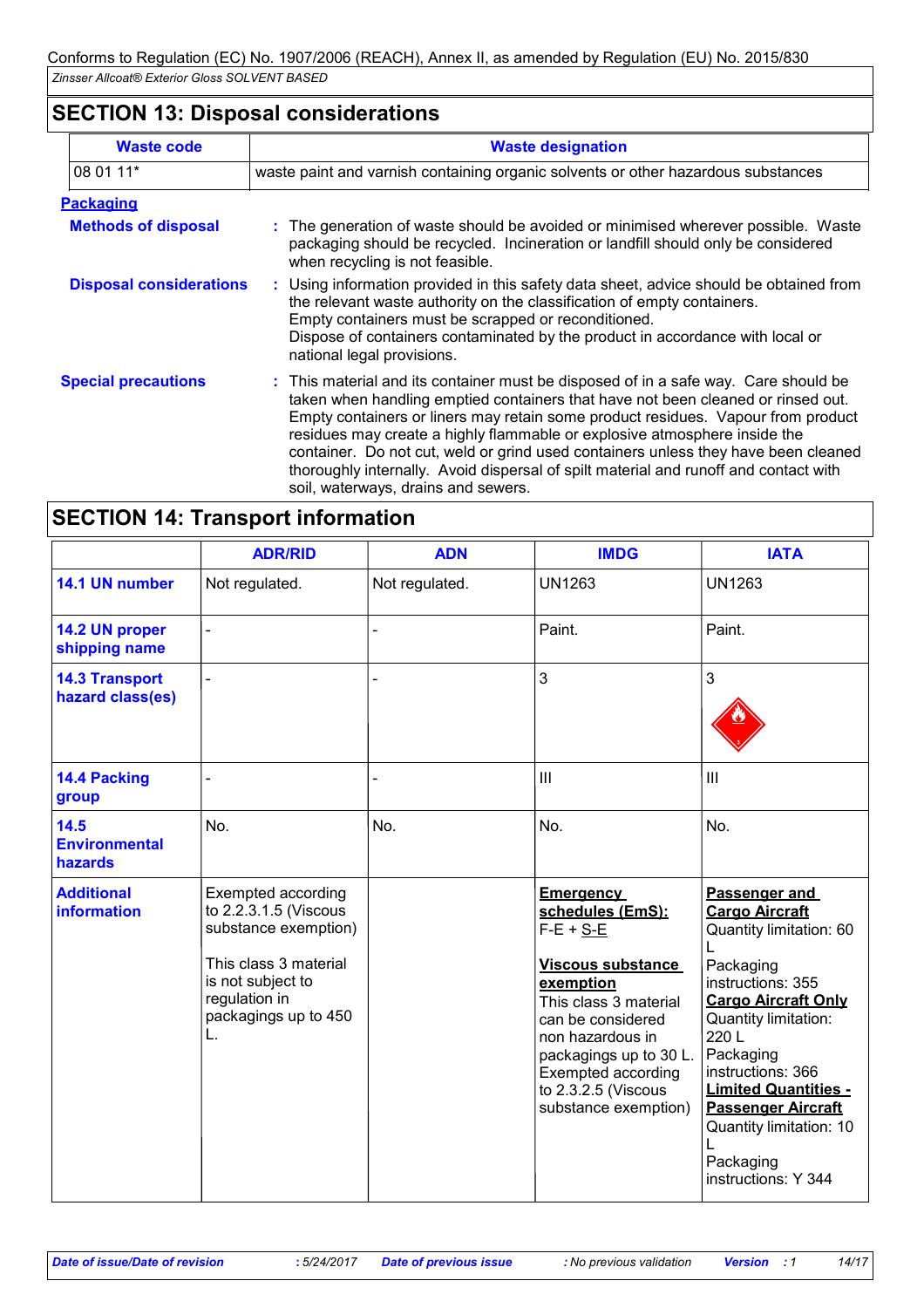*Zinsser Allcoat® Exterior Gloss SOLVENT BASED* Conforms to Regulation (EC) No. 1907/2006 (REACH), Annex II, as amended by Regulation (EU) No. 2015/830

### **SECTION 14: Transport information**

**14.6 Special precautions for user**

**Transport within user's premises:** always transport in closed containers that are **:** upright and secure. Ensure that persons transporting the product know what to do in the event of an accident or spillage.

# **SECTION 15: Regulatory information**

**15.1 Safety, health and environmental regulations/legislation specific for the substance or mixture EU Regulation (EC) No. 1907/2006 (REACH)**

**Annex XIV - List of substances subject to authorisation**

#### **Annex XIV**

None of the components are listed.

**Substances of very high concern**

None of the components are listed.

**Annex XVII - Restrictions : Not applicable.** 

**on the manufacture,**

**placing on the market and use of certain** 

**dangerous substances, mixtures and articles**

# **Other EU regulations**

| <b>VOC</b>        | : The provisions of Directive 2004/42/EC on VOC apply to this product. Refer to the<br>product label and/or technical data sheet for further information. |
|-------------------|-----------------------------------------------------------------------------------------------------------------------------------------------------------|
| $\cdots$ $\cdots$ | rende and the second contract of the second contract of the second contract of the second contract of the second                                          |

**VOC for Ready-for-Use :** IIA/d. Interior/exterior trim and cladding paints for wood and metal. EU limit value for this product : 300g/l (2010.) This product contains a maximum of 300 g/l VOC.

**Europe inventory :** All components are listed or exempted.

**Mixture**

| <b>Product/ingredient name Carcinogenic</b> | <b>effects</b>           | <b>Mutagenic effects</b> | Developmental<br><b>effects</b>  | <b>Fertility effects</b>          |
|---------------------------------------------|--------------------------|--------------------------|----------------------------------|-----------------------------------|
| 2-ethylhexanoic acid,<br>Izirconium salt    | $\overline{\phantom{a}}$ |                          | Repr. 2, H361d<br>(Unborn child) | Repr. 2, H361f<br>$ $ (Fertility) |

**Ozone depleting substances (1005/2009/EU)**

Not listed.

#### **Prior Informed Consent (PIC) (649/2012/EU)**

Not listed.

### **Seveso Directive**

This product is controlled under the Seveso Directive.

#### **Danger criteria**

**Category**

P5c: Flammable liquids 2 and 3 not falling under P5a or P5b

#### **National regulations**

The information contained in this safety data sheet does not constitute the user's own assessment of workplace risks, as required by other health and safety legislation. The provisions of the national health and safety at work regulations apply to the use of this product at work.

| <b>Product/ingredient name</b>   | <b>⊥List name</b>                                              | <u>l Name on list</u> | <b>Classification</b> | <b>Notes</b> |
|----------------------------------|----------------------------------------------------------------|-----------------------|-----------------------|--------------|
| neodecanoic acid, cobalt<br>salt | <b>UK Occupational</b><br><b>Exposure Limits EH40</b><br>- WEL | cobalt compounds      | Carc.                 |              |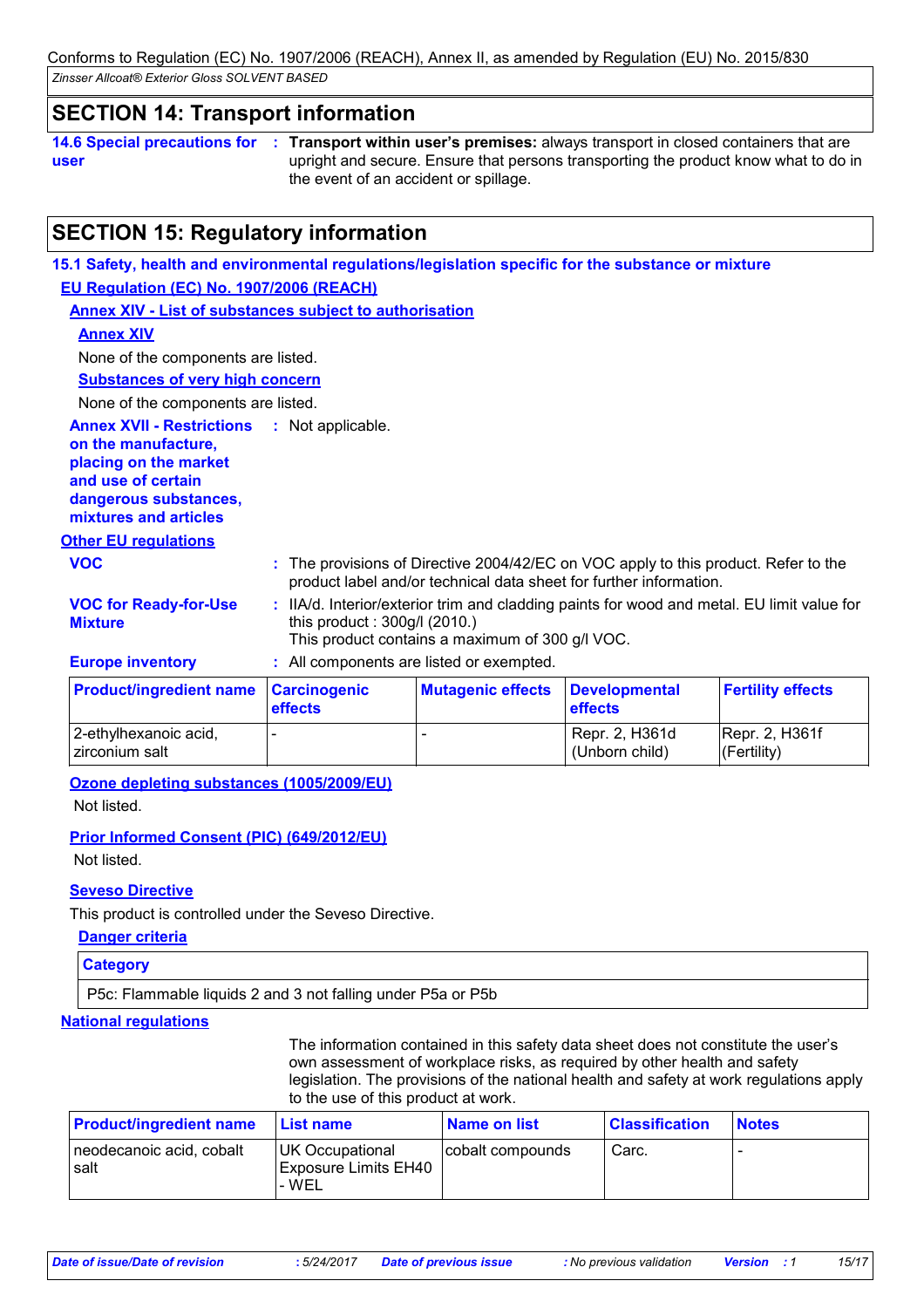### **SECTION 15: Regulatory information International regulations References : 15.2 Chemical safety assessment :** No Chemical Safety Assessment has been carried out. **Chemical Weapon Convention List Schedules I, II & III Chemicals Montreal Protocol (Annexes A, B, C, E)** Not listed. **Stockholm Convention on Persistent Organic Pollutants** Not listed. **Rotterdam Convention on Prior Informed Consent (PIC)** Not listed. Not listed. **UNECE Aarhus Protocol on POPs and Heavy Metals** Not listed. **International lists National inventory Australia :** At least one component is not listed. **Canada :** At least one component is not listed. **China :** At least one component is not listed. **Japan : Japan inventory (ENCS)**: At least one component is not listed. **Japan inventory (ISHL)**: Not determined. **Republic of Korea :** At least one component is not listed. **Malaysia :** Not determined. **New Zealand :** Not determined. **Philippines :** Not determined. **Taiwan :** At least one component is not listed. **United States :** At least one component is not listed. : EH40/2005 Workplace exposure limits Conforms to Regulation (EC) No. 1907/2006 (REACH), Annex II, as amended by Regulation (EU) No. 2015/830 **CN code :** 3208 90 91 **Turkey :** Not determined.

## **SECTION 16: Other information**

|                                      | Indicates information that has changed from previously issued version.                                                                                                                                                                                                                                                                                                                                                                             |
|--------------------------------------|----------------------------------------------------------------------------------------------------------------------------------------------------------------------------------------------------------------------------------------------------------------------------------------------------------------------------------------------------------------------------------------------------------------------------------------------------|
| <b>Abbreviations and</b><br>acronyms | $:$ ATE = Acute Toxicity Estimate<br>CLP = Classification, Labelling and Packaging Regulation [Regulation (EC) No.<br>1272/2008]<br>DMEL = Derived Minimal Effect Level<br>DNEL = Derived No Effect Level<br>EUH statement = CLP-specific Hazard statement<br>PBT = Persistent, Bioaccumulative and Toxic<br>PNEC = Predicted No Effect Concentration<br><b>RRN = REACH Registration Number</b><br>vPvB = Very Persistent and Very Bioaccumulative |
|                                      |                                                                                                                                                                                                                                                                                                                                                                                                                                                    |

**Procedure used to derive the classification according to Regulation (EC) No. 1272/2008 [CLP/GHS]**